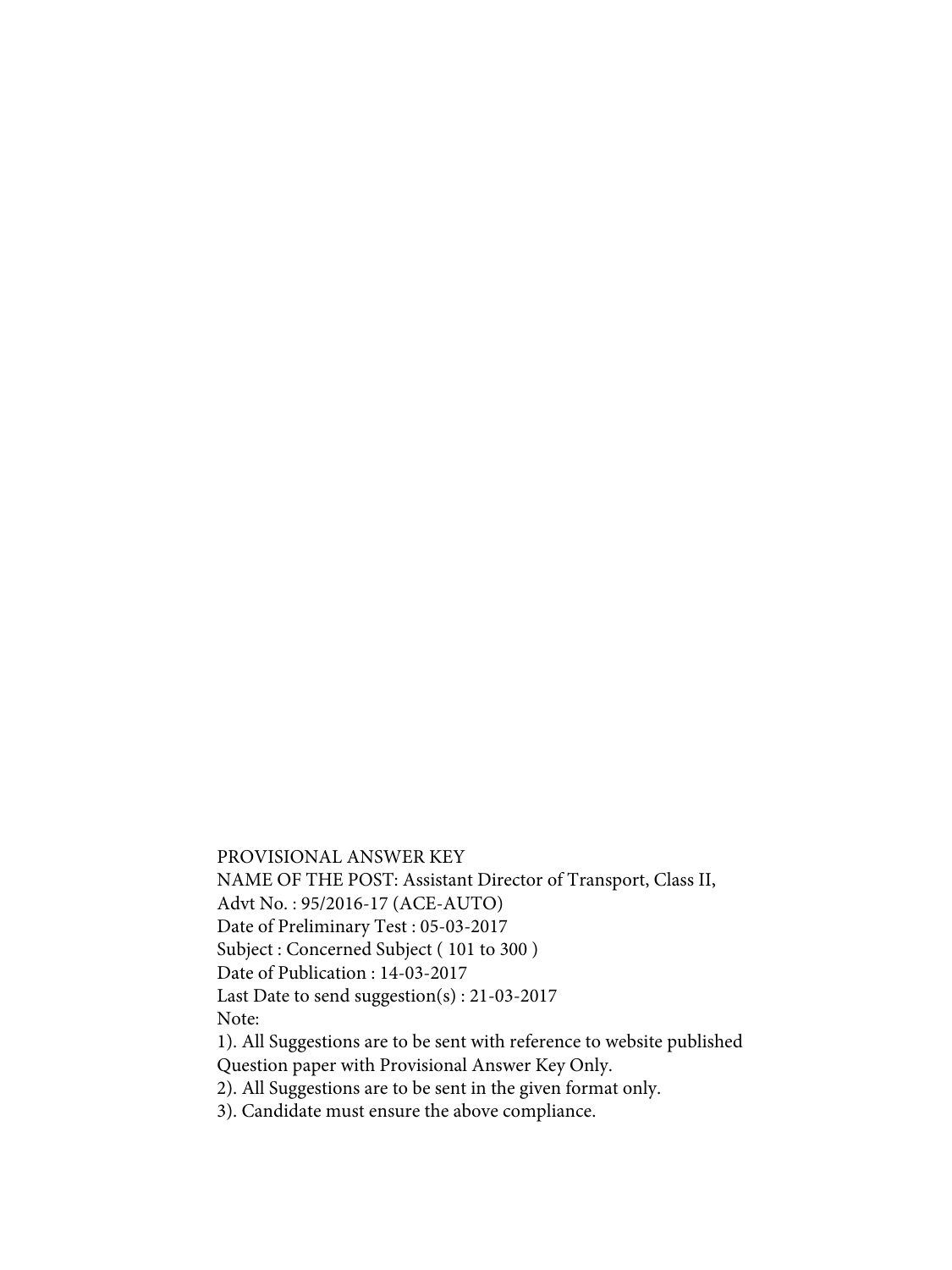**101.** A cantilever spring 500 mm long is to be loaded at free end by 1000 N. The spring contains 10 leaves each 50 mm wide. If allowable stress is 98 N/mm2 the thickness of each leaf should be (A) 4 mm (B) 8 mm (C) 12 mm (D) 16 mm

**102.** An axial load P is applied to a circular shaft of diameter D. If the same load is applied on a shaft of outer diameter D and inner diameter D/2, the ratio of stress in the two cases will be

| $(A)$ 1            | $(B)$ 1/3   |
|--------------------|-------------|
| $\overline{C}$ 3/4 | (D) $16/17$ |

**103.** A frame in which the number of members is just sufficient to keep it in equilibrium, is known as

|  | $(A)$ perfect frame | (B) ideal frame |
|--|---------------------|-----------------|
|--|---------------------|-----------------|

- (C) column (D) redundant frame
- **104.** The stresses developed in a composite bar made of steel and copper which was heated up are
	- (A) tensile and compressive stresses (B) compressive and bending stresses
	- (C) torsional stresses (D) none of the above
- **105.** The bulk modulus at a section where the shear force is zero will be
	- (A) maximum (B) minimum
	- (C) zero (D) either minimum or maximum
- 
- **106.** For a beam fixed at one end and freely supported at the other end having centre loading the maximum bending moment will occur
	- (A) between centre and fixed support
	- (B) at fixed end
	- (C) at support end
	- (D) under the load
- **107.** For a rectangular beam loaded transversal, the maximum compressive stress develops
	-
	- (A) on the top fibre (B) on the bottom fibre
	- (C) on the neutral axis  $(D)$  is unpredictable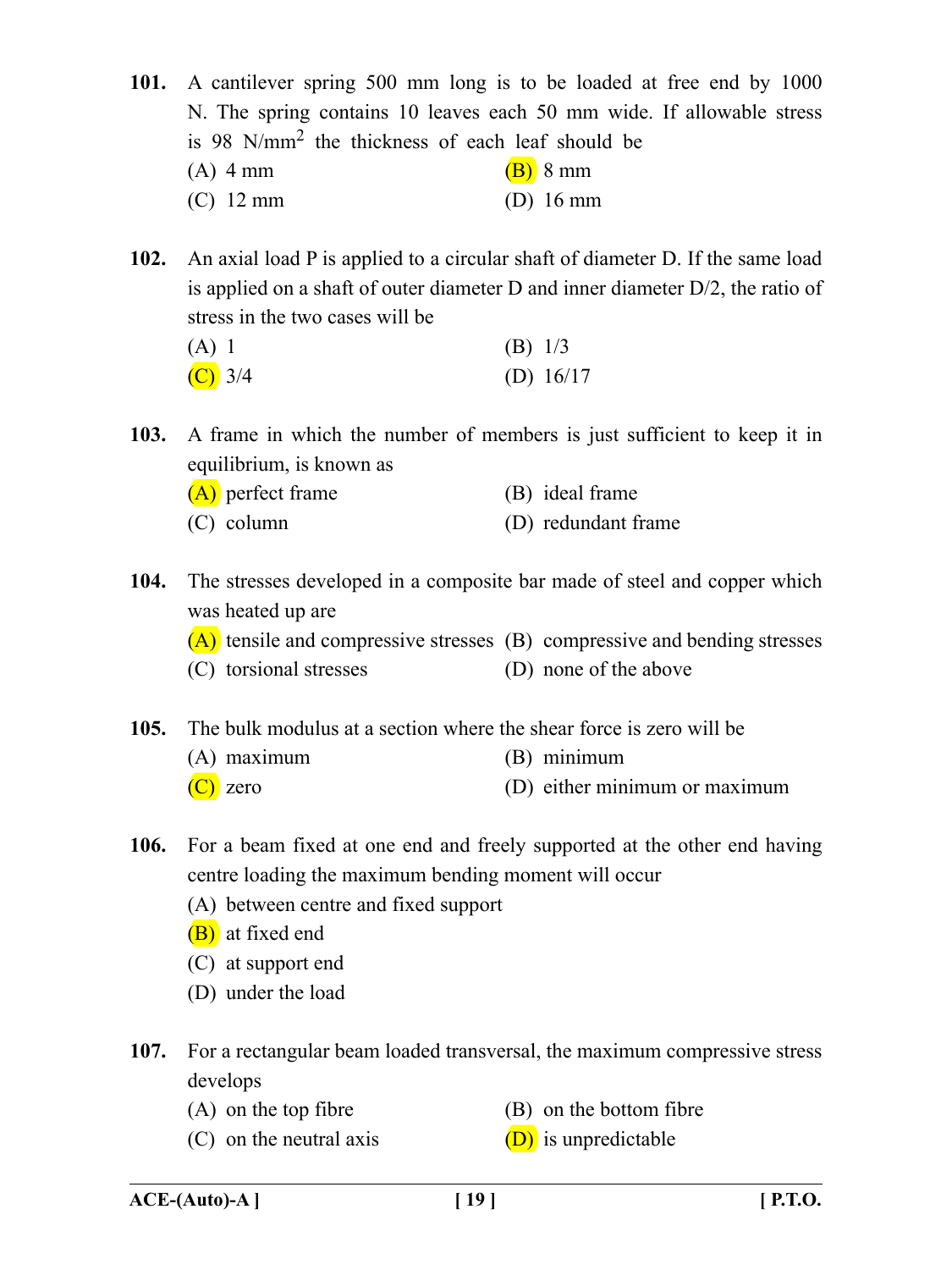**108.** In thin walled cylinders, the ratio of longitudinal stress to shear stress is

| $(A) \frac{1}{2}$   | $(B)$ 1 |  |
|---------------------|---------|--|
| $(C)$ $\frac{1}{4}$ | $(D)$ 2 |  |

**109.** In the design of shafts made of ductile materials subjected to twisting moment and bending moment, the recommended theory of failure is

(A) maximum principal stress theory (B) maximum principal strain theory

- $(C)$  maximum shear-stress theory (D) maximum strain-energy theory
- **110.** SIMO charts are used in
	- (A) method study  $(B)$  micro motion study
	- (C) process analysis (D) layout analysis
- **111.** P.M.T.S. (Predetermined Motion Time Systems) include
	- (A) M.T.M. (Method Time Measurement)
	- (B) W.F.S. (Work Factor Systems)
	- (C) B.M.T.S. (Basic Motion Time Study)
	- (D) all of the above

**112.** Which of the following property is desirable for materials used in tools and machines?

- (A) Elasticity (B) Plasticity
- (C) Malleability (D) Ductility
- **113.** The hardness and tensile strength in austenitic stainless steel can be increased by
	- (A) Martempering (B) Normalizing
	- (C) full annealing  $(D)$  hardening and cold working
- **114.** Which of the following has a fine gold colour and is used for imitation jewellery?
	-
	- (C) Babbit metal (D) Gun metal
	- (A) Silicon bronze  $(B)$  Aluminium bronze
		-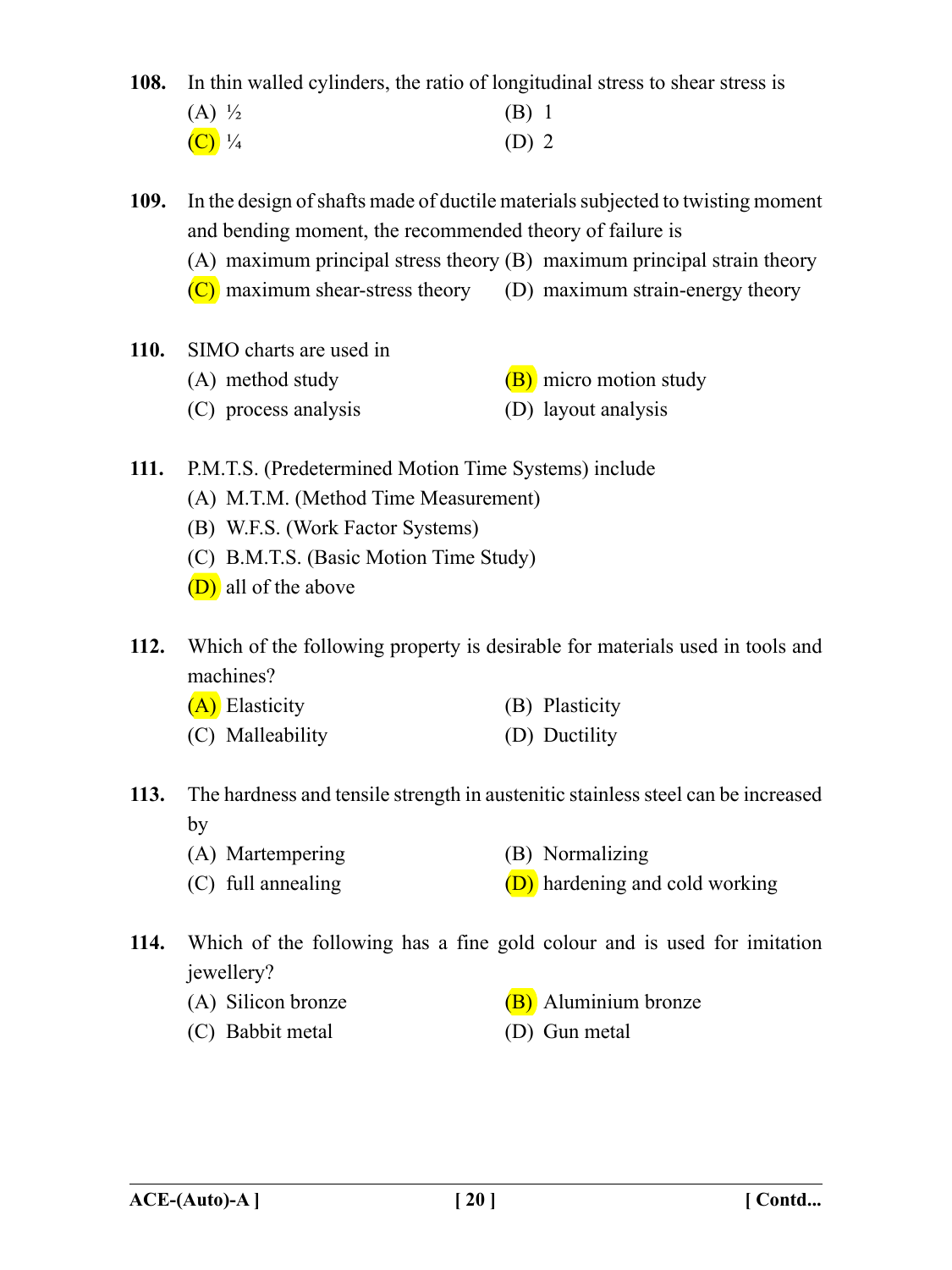- **115.** A material is said to be allotropic, if it has
	- (A) atoms distributed in random pattern
	- (B) different crystal structures at different temperatures
	- (C) fixed structure at all temperatures
	- (D) anyone of the above

**116.** The ability of a material to absorb energy in the plastic range is called

- (A) Creep (B) Toughness
- (C) Resilience (D) Fatigue strength
- **117.** An eutectoid steel consists of
	- (A) pearlite and ferrite  $(B)$  wholly pearlite
	- (C) pearlite and cementite (D) wholly austenite
- 
- 
- **118.** Specify the sequence correctly
	- (A) Stress relief, grain growth, recrystallization
	- (B) Grain growth, recrystallisation, stress relief
	- (C) Grain growth, stress relief, recrystallization
	- (D) Stress relief, recrystallisation, grain growth

**119.** The welding process by Metal Inert-Gas (MIG) welding is

- (A) slower than the welding process by Tungsten Inert-Gas (TIG) welding
- (B) faster than the welding process by Tungsten Inert-Gas (TIG) welding
- (C) at same speed as the welding process by Tungsten Inert-Gas (TIG) welding
- (D) at unpredictable speed
- **120.** Which current is used in Tungsten Inert-Gas (TIG) welding?
	- (A) Only A.C. can be used as welding current
	- (B) Only D.C. can be used as welding current
	- $(C)$  Both A.C. and D.C. can be used as welding current
	- (D) None of the above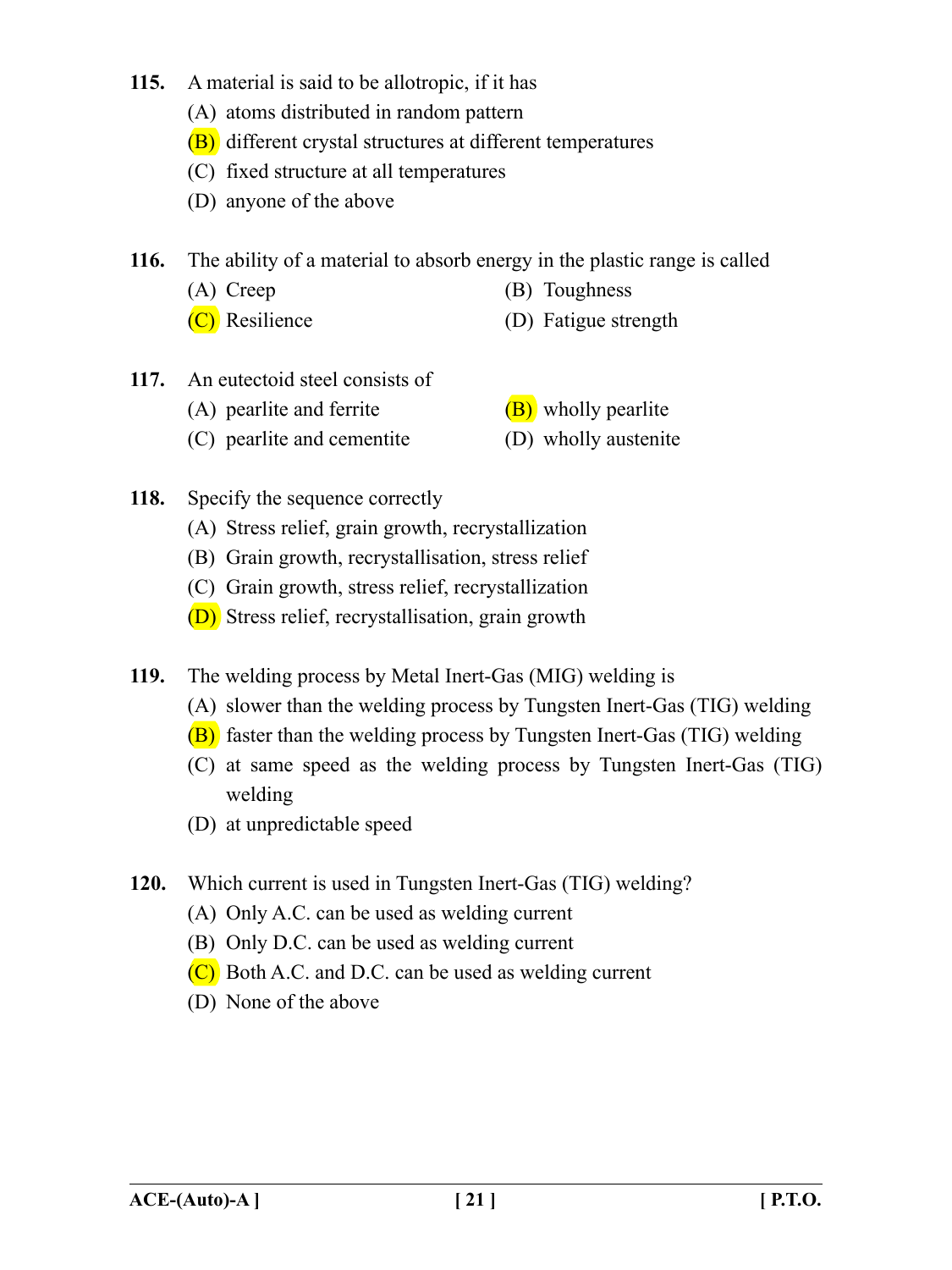- **121.** What is swing over carriage?
	- (A) The maximum diameter of workpiece that can be rotated over the bed ways
	- (B) The minimum diameter of workpiece that can be rotated over the bed ways
	- $(C)$  The maximum diameter of workpiece that can be rotated over lathe saddle
	- (D) The minimum diameter of workpiece that can be rotated over lathe saddle
- **122.** Which of the following is not a part of carriage of the centre lathe?
	- (A) Tool post (B) Apron
	- (C) Compound rest  $(D)$  Gear box controls
- **123.** Which fixtures are used for machining parts which must have machined details evenly spaced?
	- (A) Profile fixtures (B) Duplex fixtures
	- (C) Indexing fixtures (D) None of the above
- **124.** The device which place the workpiece in the same position, in jig and fixture, cycle after cycle is called as
	- (A) placing device (B) fixing device
	- (C) locating device (D) positioning device
- **125.** Which machine tool reduces the number of set-ups in machining operation, time spent in setting machine tools and transportation between sections of machines?
	- (A) Computer Numerical Control machine tool
	- (B) Direct Numerical Control machine tool
	- (C) Adaptive Control Systems
	- (D) Machining centre
- **126.** The connecting rods of IC engines are manufactured using the process of
	- (A) extrusion  $(B)$  drop forging
	- (B) rolling (C) spinning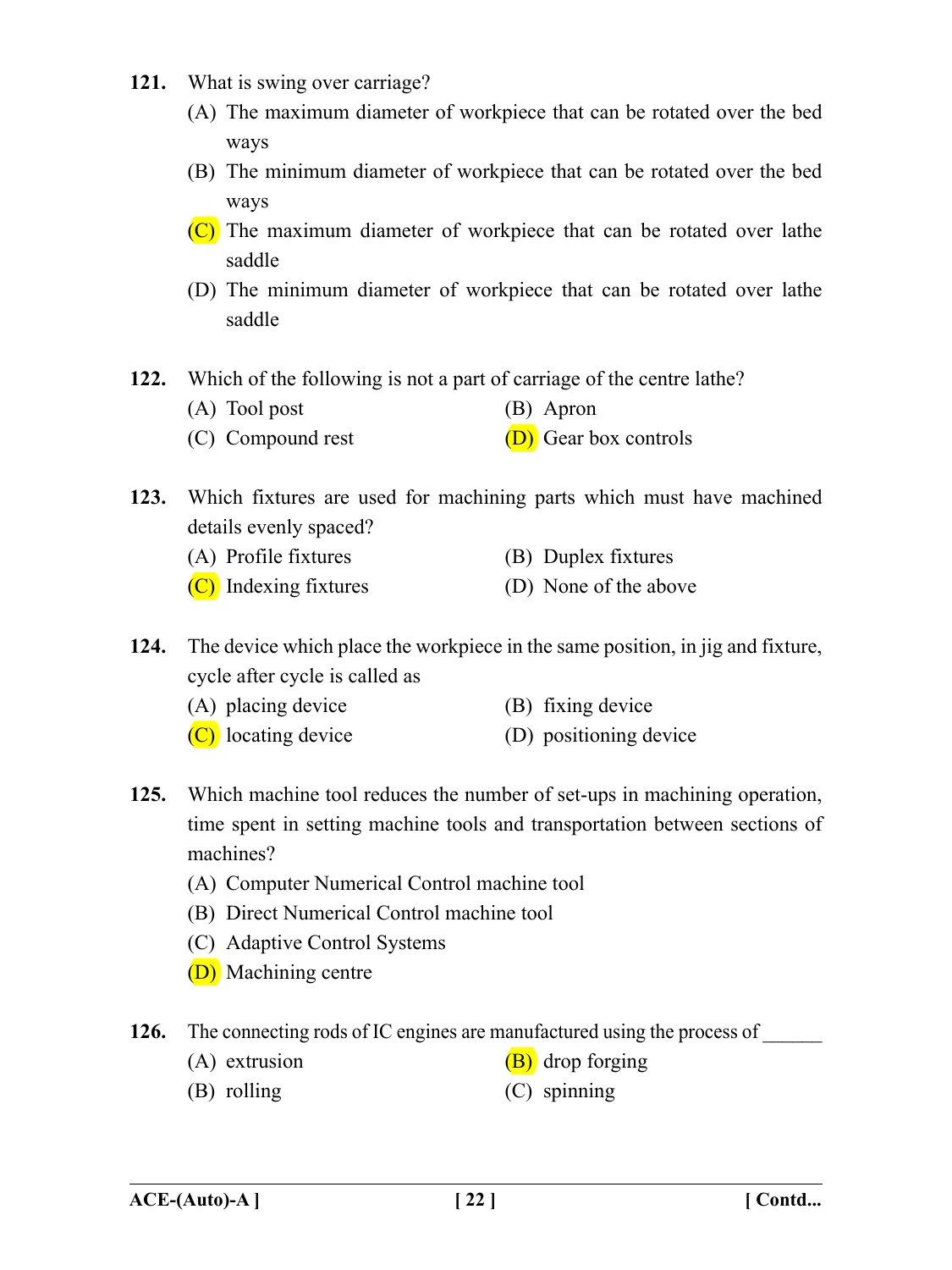**127.** An IC engine has a bore and stroke each equal to 2 units. The total area to calculate heat loss from the engine can be taken as

| (A) $4\pi$    | (B) $5\pi$ |  |
|---------------|------------|--|
| $(C)$ 6 $\pi$ | (D) $8\pi$ |  |

**128.** In a petrol engine, the tendency for detonation increases with

- (A) Retarded spark timing (B) Running the engine at high speed
- (C) Supercharging (D) Increasing the cooling rate
- **129.** Consider the following statements:
	- 1. Diesel fuels are compared using an ignition delay criterion.
	- 2. Cetane number is equal to the percentage of cetane plus 15% of the percentage of heptamethyl in the fuel.

3. Cetane number of alphamethyl naphthalene assigned the value of 15. Which of these statements are correct?

- (A)  $1,2$  and 3 (B) 1 and 2 only
- (C) 2 and 3 only (D) 1 and 3 only

**130.** The following readings refer to a vapour compression refrigerator: The enthalpy per kg of refrigerant flow, from p-h chart At inlet to compressor- 1500kJ/kg At outlet to compressor -1 700kJ/kg At exit of condenser - 300kJ/kg The COP of the refrigerator is  $(A)$  3 (B) 4 (C) 5 (D) 6

**131.** The Reynolds-Colburn analogy, which is used to determine heat transfer coefficient from the measurement of frictional drag, is applicable to

- (A) Circumferential fins  $(B)$  Flat plates
- (C) Rectangular fins (D) Triangular fins
- **132.** In highly rarefied gases, the concept of this loses validity
	- (A) Thermodynamic equilibrium  $(B)$  Continuum
	- (C) Stability (D) Macroscopic view point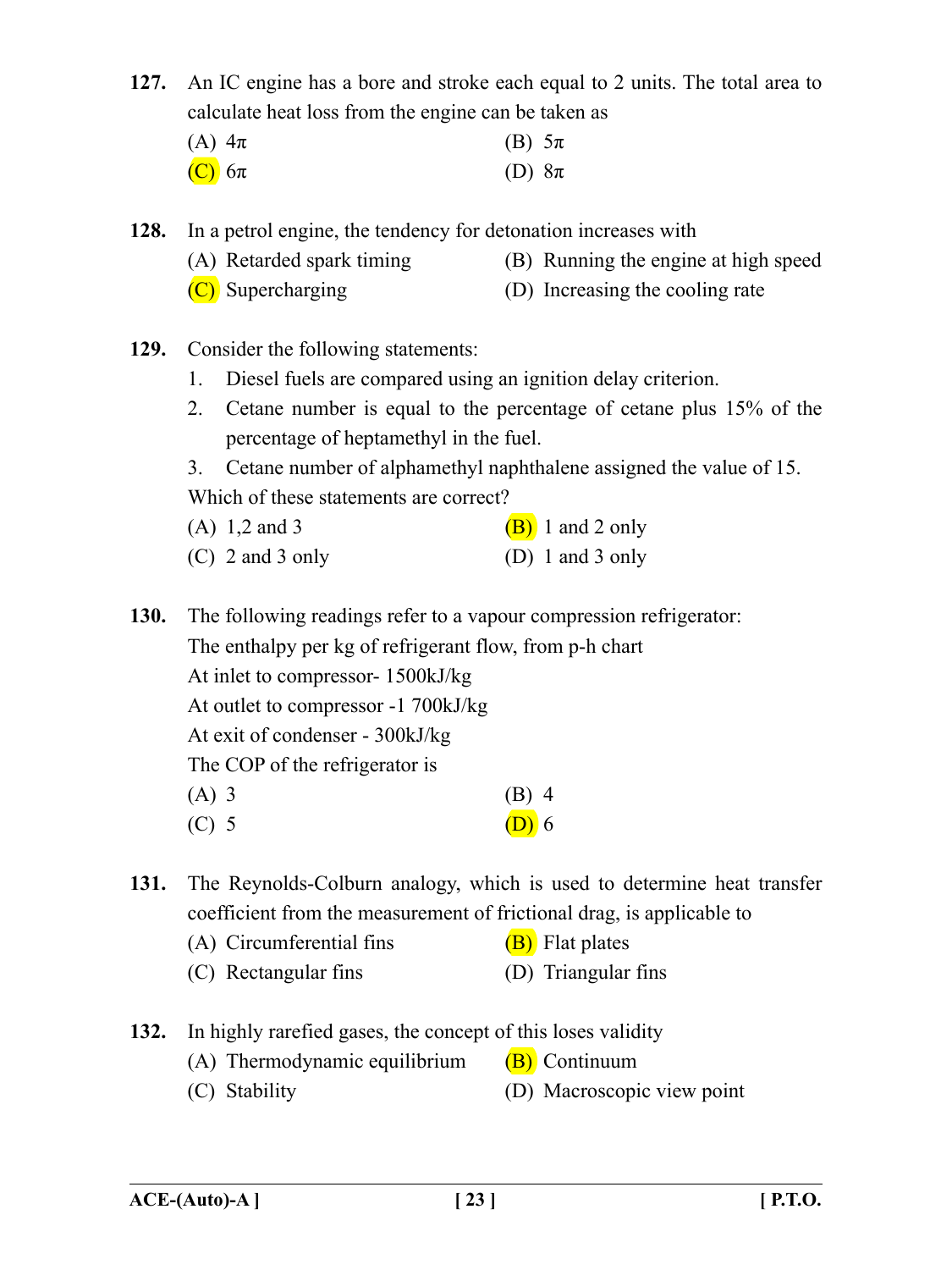|             | 133. When the battery is fully charged then its specific Gravity at $27^{\circ}$ C is $\overline{\phantom{a}}$ |                                                                                     |
|-------------|----------------------------------------------------------------------------------------------------------------|-------------------------------------------------------------------------------------|
|             | $(A)$ 1.220                                                                                                    | $(B)$ 1.175                                                                         |
|             | $(C)$ 1.100                                                                                                    | (D) None                                                                            |
|             |                                                                                                                |                                                                                     |
| 134.        | 3-BHP of an engine is determined by a formula                                                                  |                                                                                     |
|             | $(A)$ 2πNT / 4500                                                                                              | (B) $4\pi NT / 4500$                                                                |
|             | (C) $\pi NT / 4500$                                                                                            | (D) $2\pi RNT / 4500$                                                               |
| 135.        | The first successful American car was built by                                                                 |                                                                                     |
|             | (A) Duryea Brothers                                                                                            | (B) Lanchester                                                                      |
|             | (C) Both of them                                                                                               | (D) None of these                                                                   |
|             |                                                                                                                |                                                                                     |
|             | 136. Which of the following are the Indian manufacturer of scooters?                                           |                                                                                     |
|             | (A) Andhra Pradesh Scooters                                                                                    | $(B)$ A.P.I.                                                                        |
|             | (C) Bajaj Auto                                                                                                 | (D) All of above                                                                    |
| 137.        | Compression Ration of Royal Enfield is                                                                         |                                                                                     |
|             | $(A)$ 1:5.5                                                                                                    | (B) 2.5:1                                                                           |
|             | (C) 6:2.3                                                                                                      | (D) 6.5:1                                                                           |
| 138.        | If the rivets are to be designed to avoid crushing failure, the maximum<br>permissible load P in kN is         |                                                                                     |
|             | $(A)$ 7.50                                                                                                     | $(B)$ 15.00                                                                         |
|             | $\left( \text{C} \right)$ 22.50                                                                                | (D) $30.00$                                                                         |
| 139.        | permissible load P in kN is                                                                                    | If the plates are to be designed to avoid tearing failure, the maximum              |
|             | (A) 83                                                                                                         | $(B)$ 125                                                                           |
|             | $\left\langle C\right\rangle$ 167                                                                              | (D) $501$                                                                           |
| <b>140.</b> |                                                                                                                | If $q_x = 2500x$ , where x is in m and in the direction of flow (x=0 at the inlet), |
|             | the bulk mean temperature of the water leaving the pipe in $\mathrm{C}$ is                                     |                                                                                     |
|             | $(A)$ 42                                                                                                       | $(B)$ 62                                                                            |
|             | $(C)$ 74                                                                                                       | (D) $104$                                                                           |
|             |                                                                                                                |                                                                                     |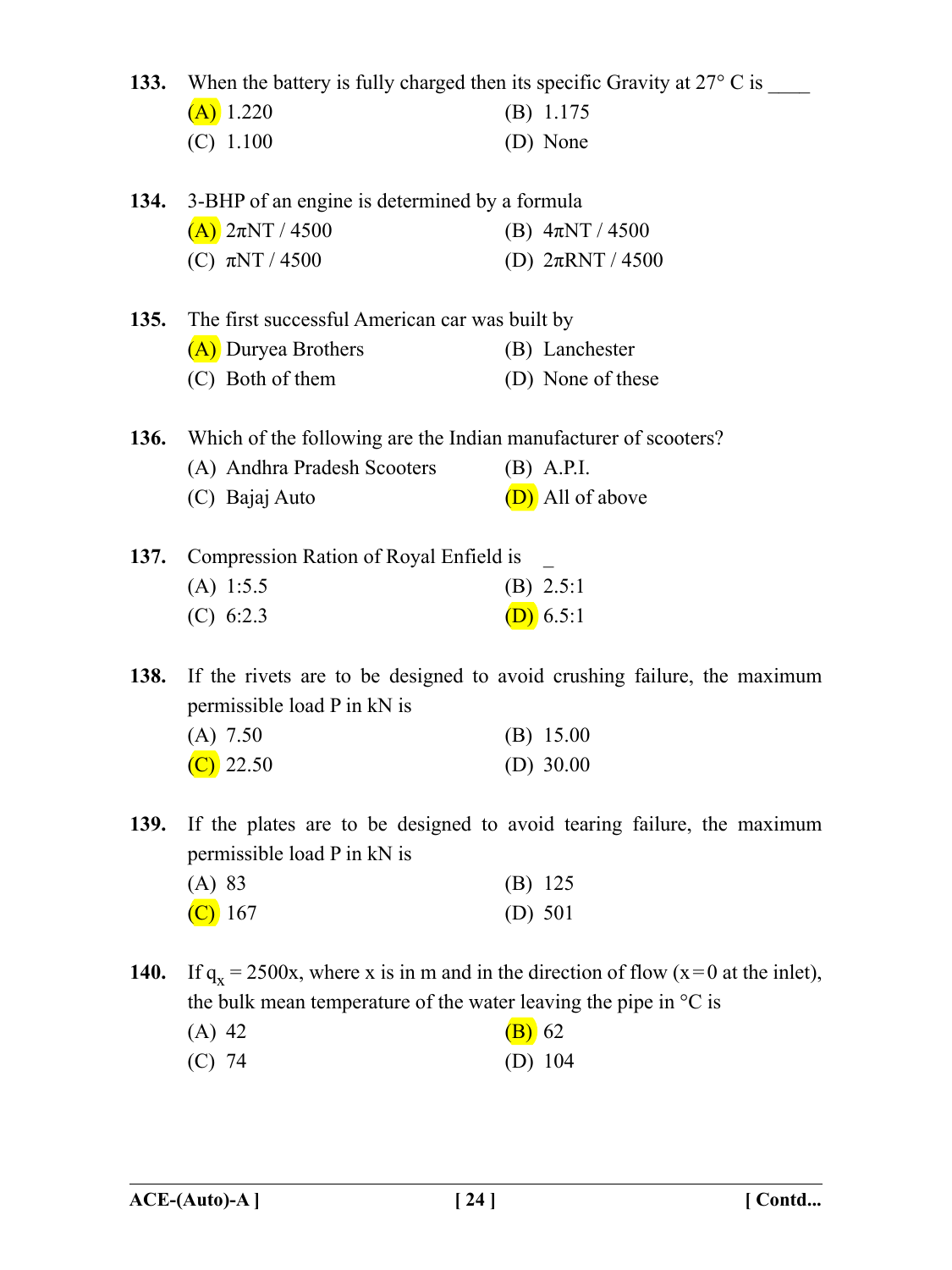- **141.** In orthogonal turning of a bar of 100 mm diameter with a feed of 0.25 mm/rev, depth of cut of 4 mm and cutting velocity of 90 m/min, it is observed that the main (tangential) cutting force is perpendicular to the friction force acting at the chip-tool interface. The main (tangential) cutting force is 1500 N. The orthogonal rake angle of the cutting tool in degree is  $(A)$  Zero (B) 3.58 (C) 5 (D) 7.16
- **142.** In a simple Brayton cycle, the pressure ratio is 8 and temperatures at the entrance of compressor and turbine are 300 K and 1400 K, respectively. Both compressor and gas turbine have isentropic efficiencies equal to 0.8. For the gas, assume a constant value of  $c_p$  (specific heat at constant pressure) equal to 1 kJ/kgK and ratio of specific heats as 1.4. Neglect changes in kinetic and potential energies. The power required by the compressor in kW/kg of gas flow rate is

| $(A)$ 194.7 | $(B)$ 243.4 |
|-------------|-------------|
| $(C)$ 304.3 | (D) $378.5$ |

**143.** A room contain 35kg of dry air and 0.5 g of water vapour. The total pressure and temperature of air in the room are 100 kPa and 25° C respectively. Given that the saturation pressure for water at  $25^{\circ}$  C is 3.17 kPa, the relative humidity of the air in the room is

| (A) 67% | (B) $55\%$ |
|---------|------------|
| (C) 83% | (D) $71\%$ |

**144.** In a petrol engine, the tendency for detonation increases with

- (A) Retarded spark timing (B) Running the engine at high speed
	-
- 
- (C) Supercharging (D) Increasing the cooling rate
- **145.** Ammonia used as refrigerant is non-corrosive to
	- $(A)$  iron and steel  $(B)$  copper and copper alloys
	- (C) Both (a) and (b)  $(D)$  Neither (a) nor (b)
- **146.** What is the disadvantage of a water cooling system?
	- (A) Increase in weight of the vehicle (B) Less engine sound
	- (C) quick transfer of heat (D) None of these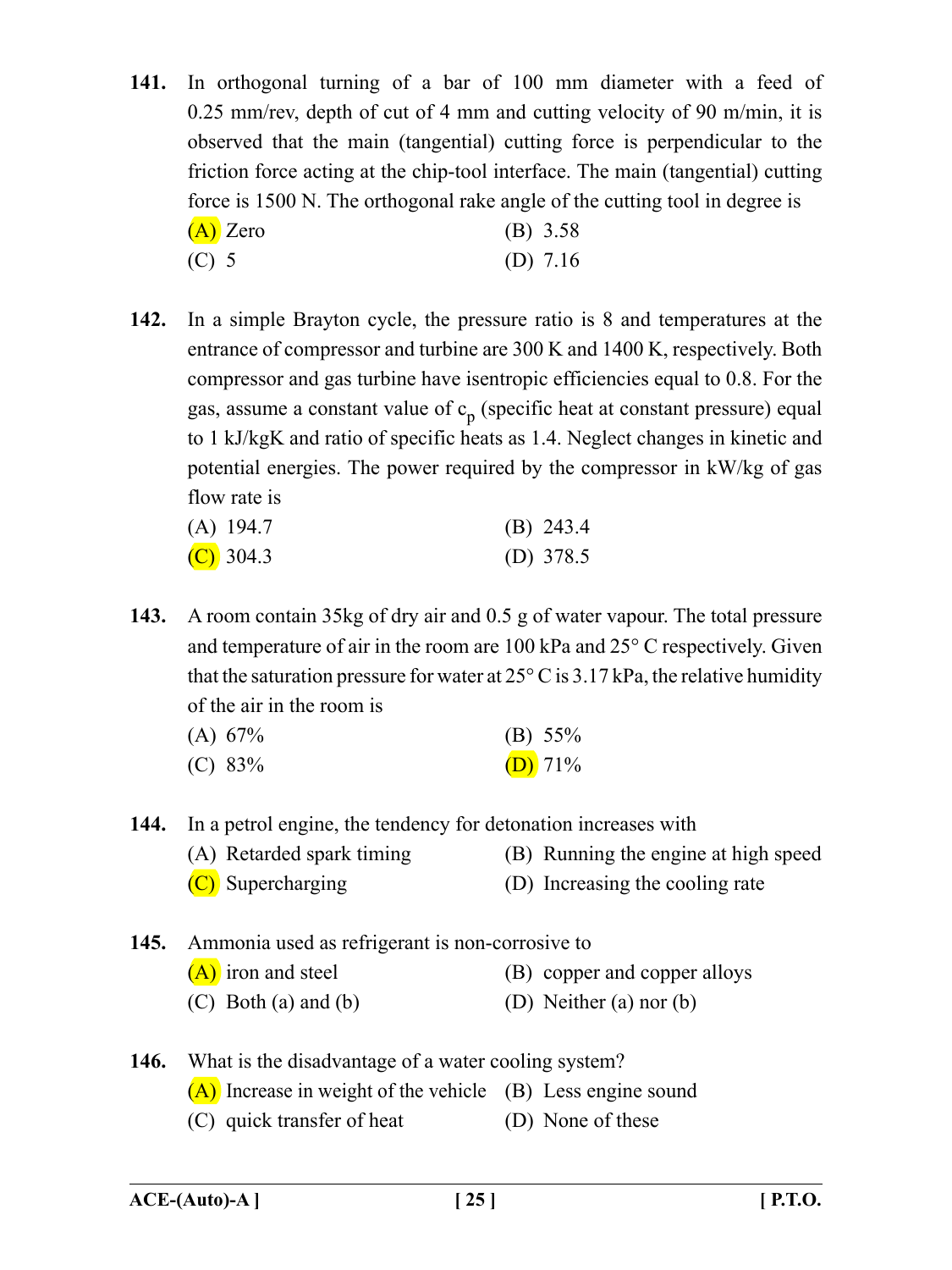| 147.        | Efficiency of cooling system depends upon which of the following?      |                                                                              |
|-------------|------------------------------------------------------------------------|------------------------------------------------------------------------------|
|             | (A) Area of fins                                                       | (B) Temperature of the engine                                                |
|             | (C) Filling position of the engine                                     | (D) all of the above                                                         |
| <b>148.</b> |                                                                        | If the total fuel energy is 100 units then what is the amount of fuel energy |
|             | which gets escaped through exhaust gases is?                           |                                                                              |
|             | (A) 20%                                                                | (B) $5\%$                                                                    |
|             | $(C)$ 45%                                                              | (D) $30\%$                                                                   |
| 149.        | Fuel is fed to the carburetor in which of the following ways?          |                                                                              |
|             | (A) Gravity feed system                                                | (B) Forced feed system                                                       |
|             | (C) Both are cheep                                                     | (D) None of these                                                            |
| <b>150.</b> | Drain plug is fitted at the ___________ portion of the tank.           |                                                                              |
|             | (A) Lowest                                                             | (B) Highest                                                                  |
|             | (C) Middle                                                             | (D) None                                                                     |
|             |                                                                        |                                                                              |
| <b>151.</b> |                                                                        | What is the remedy of "Thick gasket used for mounting fuel pump to block"    |
|             | (A) Tighten these fully                                                | (B) Use thinner gasket                                                       |
|             | (C) Replace with new one                                               | (D) None of these                                                            |
| <b>152.</b> | Which of the following is main cracking processes?                     |                                                                              |
|             | (A) Thermal cracking                                                   | (B) Hydro cracking                                                           |
|             | (C) Fluid catalytic cracking                                           | (C) All of above                                                             |
| <b>153.</b> | An average crude oil yields about percentage of straight run gasoline. |                                                                              |
|             | (A) 75%                                                                | (B) 25%                                                                      |
|             | (C) 50%                                                                | (D) $100\%$                                                                  |
|             |                                                                        |                                                                              |
| 154.        |                                                                        | is used to control surface ignition and spark-plug fouling.                  |
|             | (A) Detergents                                                         | <b>(B)</b> Phosphorus compounds                                              |
|             | (C) Anti-icers                                                         | (D) all are correct                                                          |
| <b>155.</b> | What are the advantages of LPG as a motor fuel?                        |                                                                              |
|             | (A) Complete vaporization                                              | (B) Closer control of air-fuel ratios                                        |
|             | (C) High antiknock valve                                               | (D) all are correct                                                          |
|             |                                                                        |                                                                              |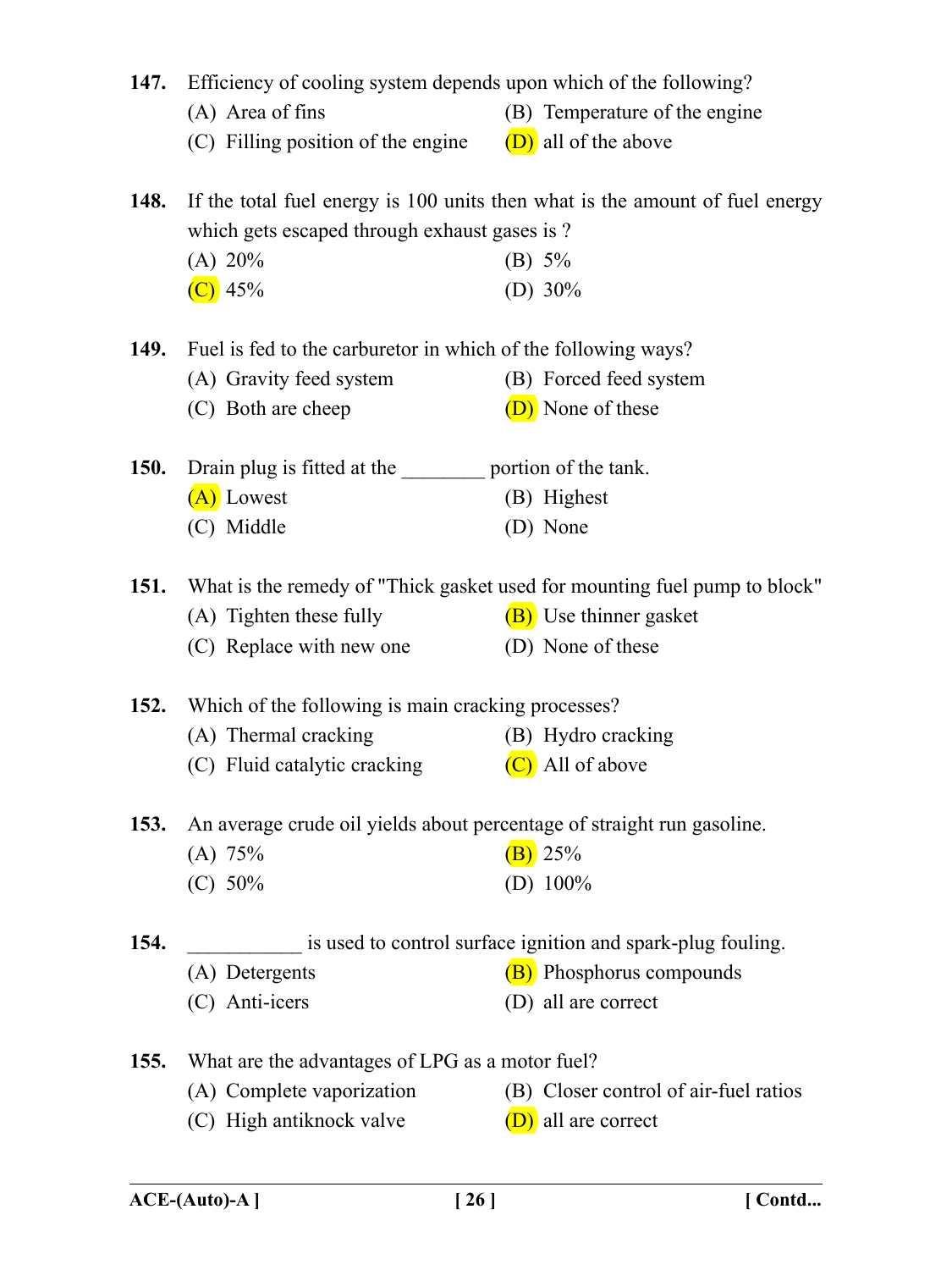| 156.        | What is the material for fuel lines?                            |                                                                                   |
|-------------|-----------------------------------------------------------------|-----------------------------------------------------------------------------------|
|             | (A) Copper                                                      | (B) Steel                                                                         |
|             | $(C)$ Both (a) and (b)                                          | (D) None                                                                          |
|             |                                                                 |                                                                                   |
| 157.        |                                                                 | The intake manifold is a $\equiv$ tube for carrying the air fuel mixture from the |
|             | carburetor to the engine intake port.                           |                                                                                   |
|             | (A) Cast iron                                                   | (B) Brass                                                                         |
|             | $(C)$ Both $(a)$ and $(b)$                                      | (D) None of these                                                                 |
| 158.        | What is the speed of impeller in centrifugal type supercharger? |                                                                                   |
|             | $(A)$ 1000 r.p.m.                                               | $(B)$ 10000 r.p.m.                                                                |
|             | (C) 5000 r.p.m.                                                 | (D) $50000$ r.p.m                                                                 |
|             |                                                                 |                                                                                   |
| <b>159.</b> |                                                                 | What is the mechanical breaking-up of the liquid fuel into small particles?       |
|             | (A) Vaporization                                                | (B) Atomization                                                                   |
|             | (C) Both                                                        | (D) none                                                                          |
| 160.        |                                                                 | If the pressure above the fuel in the float chamber is equal to the air intake    |
|             |                                                                 | in the air horn, the atmospheric pressure, the carburettor is said to be          |
|             | (A) Balanced                                                    | (B) unbalanced                                                                    |
|             | (C) Both                                                        | (D) None                                                                          |
|             |                                                                 |                                                                                   |
| <b>161.</b> |                                                                 | That part of the wheel which is the supporting member between the axle and        |
|             | the rim is called                                               |                                                                                   |
|             | (A) Wheel centre                                                | $(B)$ rim                                                                         |
|             | (C) Dual wheel                                                  | (D) None of these                                                                 |
| 162.        |                                                                 | A wheel so constructed that the centre line of the rim is located in board of     |
|             | the attachment face of the disc is called                       |                                                                                   |
|             | (A) Zero set wheel                                              | (B) Dual wheel                                                                    |
|             | $(C)$ rim                                                       | (D) Inset wheel                                                                   |
|             |                                                                 |                                                                                   |
| 163.        |                                                                 | That part of the rim which provides lateral support to the tyre is called         |
|             | $(A)$ Well                                                      | (B) Gutter                                                                        |
|             | (C) flange                                                      | (D) None of these                                                                 |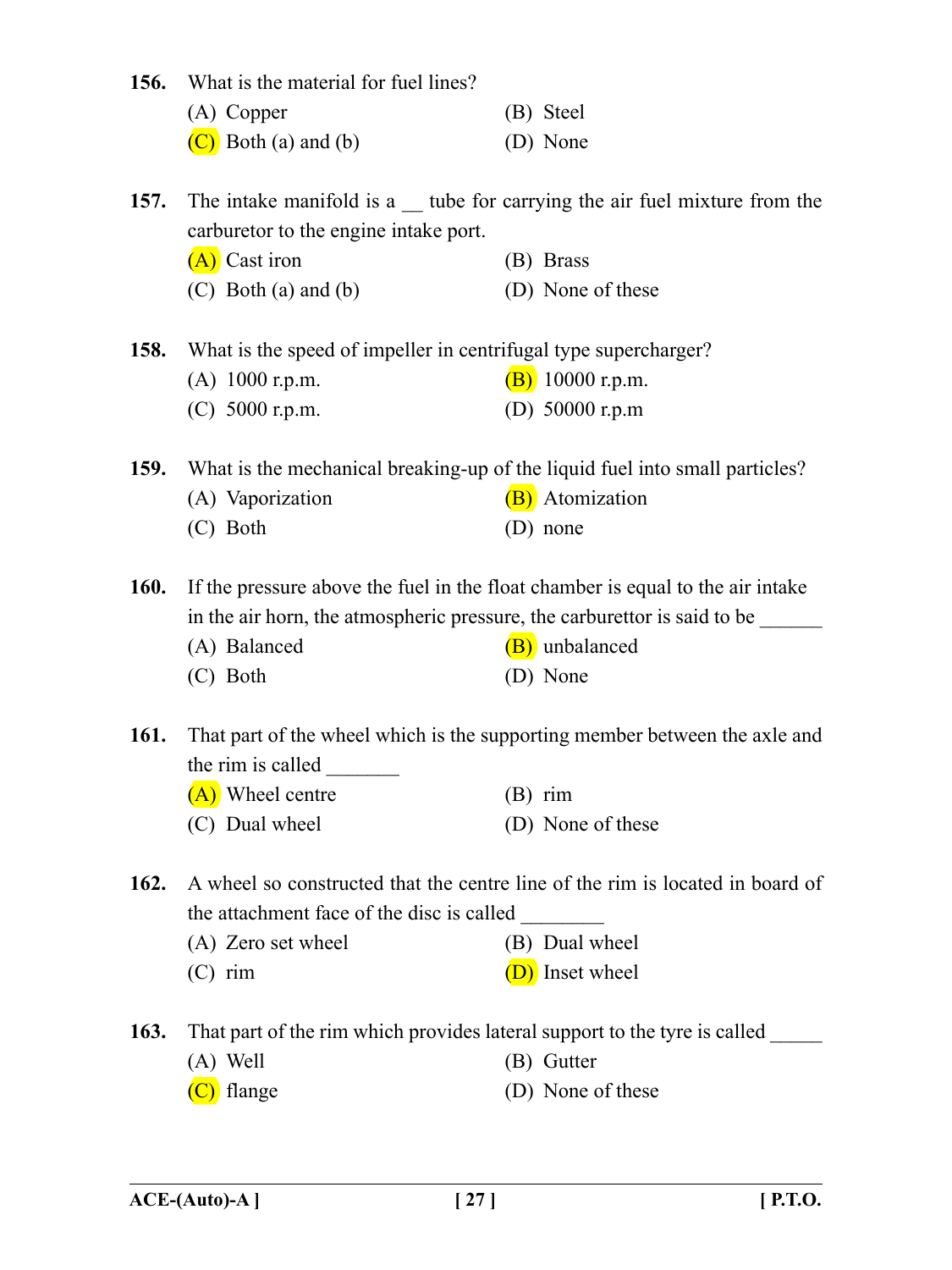|             | 164. If the size of the tyre is 8.20 x20 x 10 PR. This shows that the width of tyre |                                                                                 |
|-------------|-------------------------------------------------------------------------------------|---------------------------------------------------------------------------------|
|             | (A) 8.20"                                                                           | (B) 20"                                                                         |
|             | (C) 10"                                                                             | (D) $20 \times 10$ "                                                            |
| 165.        | Of the four tyres on a car, the one that wears most is the                          |                                                                                 |
|             | (A) Right front tyre                                                                | (B) Right rear tyre                                                             |
|             | (C) Left rear tyre                                                                  | (D) None of above                                                               |
| <b>166.</b> | ON                                                                                  | If gate current is increased, then anode-cathode voltage at which SCR turns     |
|             | $(A)$ is decreased                                                                  | (B) is increased                                                                |
|             | (C) remains the same                                                                | (D) none of the above                                                           |
| 167.        | An SCR is made of silicon and not germanium because silicon                         |                                                                                 |
|             | $(A)$ is inexpensive                                                                | (B) is mechanically strong                                                      |
|             | $(C)$ has small leakage current (D) is tetravalent                                  |                                                                                 |
| 168.        | An amplifier has a gain of 10,000 expressed in decibels the gain is                 |                                                                                 |
|             | (A) 10                                                                              | $(B)$ 40                                                                        |
|             | $\left($ C) 80                                                                      | $(D)$ 100                                                                       |
| 169.        | Semi-conductor diode time constant is equal to                                      |                                                                                 |
|             | (A) The value of majority carrier life time                                         |                                                                                 |
|             | (B) The life time of minority carrier                                               |                                                                                 |
|             | (C) The diffusion capacitance time constant                                         |                                                                                 |
|             | (D) Zero                                                                            |                                                                                 |
| 170.        | feedback, the type used is                                                          | To increase the input resistance and decrease the output resistance in negative |
|             | (A) Voltage Shunt                                                                   | (B) Current Series                                                              |
|             | (C) Voltage Series                                                                  | (D) Current Shunt                                                               |
|             |                                                                                     |                                                                                 |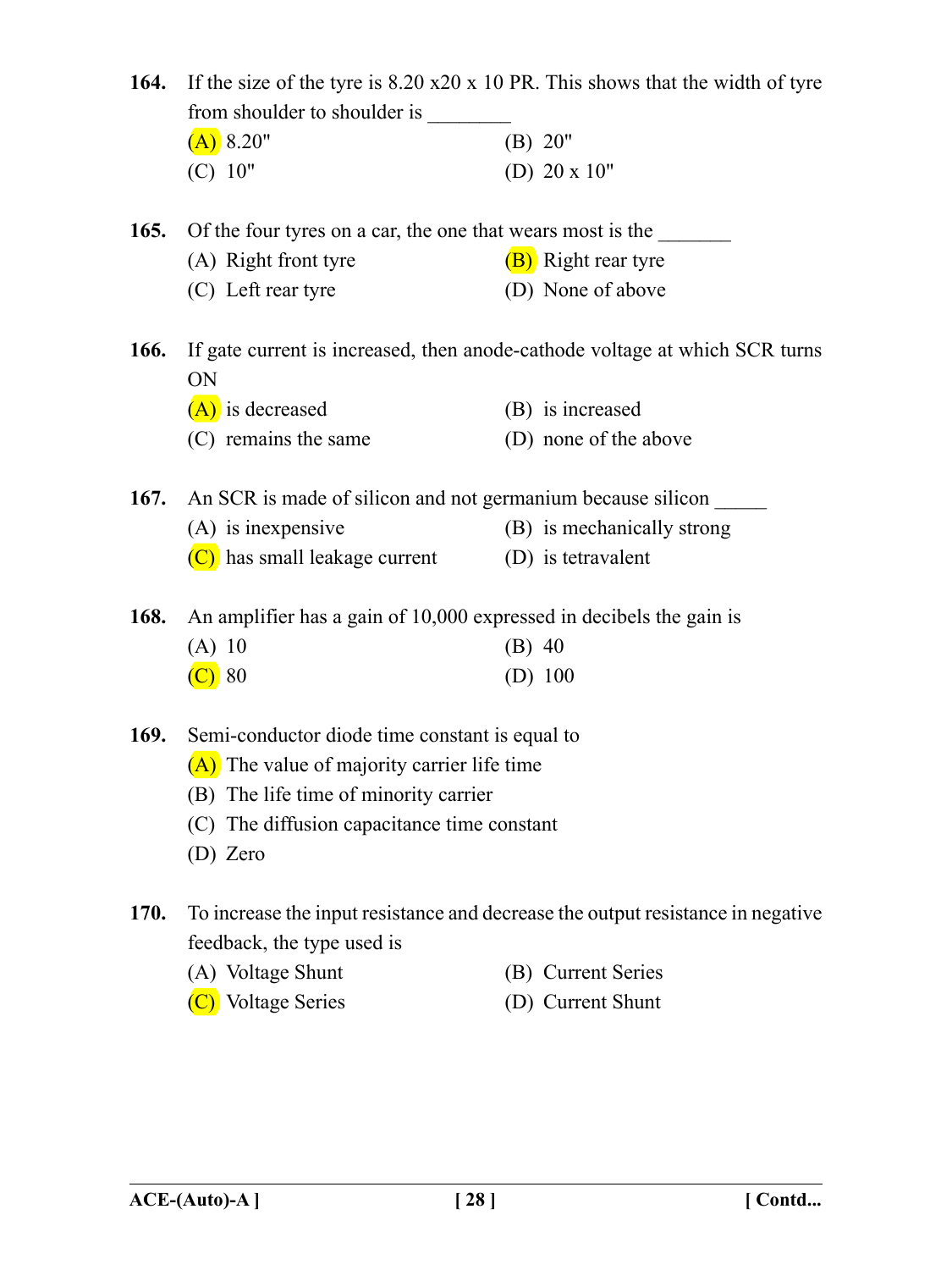- **171.** What is the "power factor"?
	- (A) Ratio of true power to apparent power
	- (B) Peak power times 0.707
	- (C) Sin of the phase difference between E and I
	- (D) Cos of the phase angle between true power and apparent power

**172.** A 4-pole three-phase induction motor has a synchronous speed of 25 rev/s. The frequency of the supply to the stator is:

| $(A)$ 50 Hz | $(B)$ 100 Hz          |
|-------------|-----------------------|
| $(C)$ 25 Hz | (D) $12.5 \text{ Hz}$ |

- **173.** The slip speed of an induction motor may be defined as the:
	- (A) Number of pairs of poles  $\div$  frequency
	- (B) Rotor speed synchronous speed
	- (C) Rotor speed + synchronous speed
	- (D) Synchronous speed rotor speed

**174.** The compression ratio normally employed for a aspirated C.1. engine with an 'open' or 'Direct injection' combustion chamber is

| (A) $8 \text{ to } 12$ | (B) $15 \text{ to } 17$ |
|------------------------|-------------------------|
| (C) 18 to 20           | (D) above $22$          |

- **175.** Which of the following statement is true?
	- (A) The term 'KNOCK' is used for an identical phenomenon in a S.I and C.I engine.
	- (B) 'KNOCK' is a term associated with a phenomenon taking place in the early part of combustion in a I.C. Engine and later part of a Combustion in a S.I. Engine
	- (C) 'KNOCK' is a term associated with a phenomenon taking place in the early part of combustion in a S.I Engine and later part of a Combustion in a C.I. Engine
	- (D) None of above

**176.** Of the following lubricating oils for an internal combustion engine, which one is recommended for use during severe winter?

| $(A)$ SAE 60 | $(B)$ SAE 40 |  |
|--------------|--------------|--|
| $(C)$ SAE 30 | (D) SAE $10$ |  |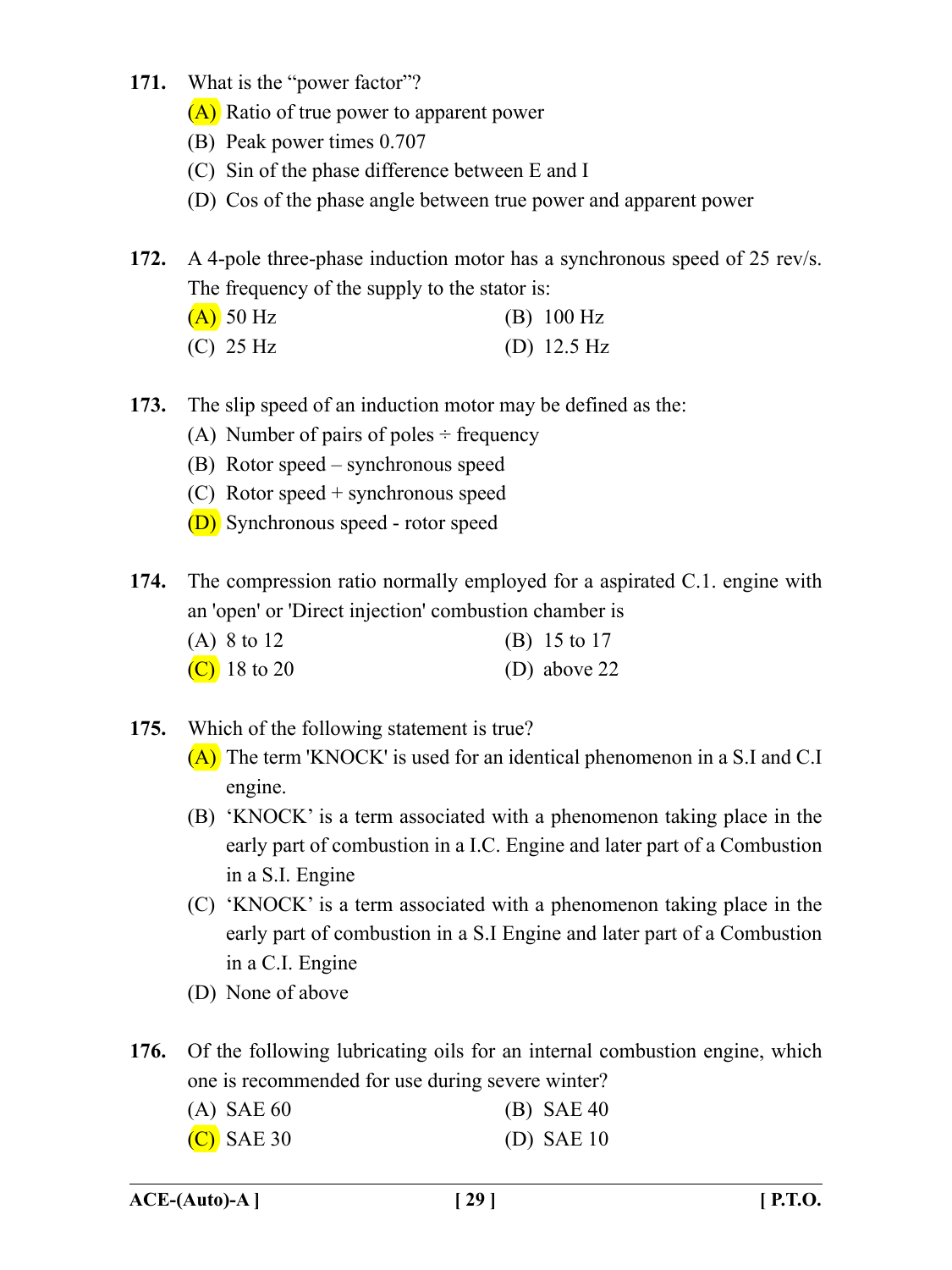- **177.** A converging diverging nozzle of a supersonic solid propellant rocket is designed for an exit pressure of 35 KPa. The rocket flying at an altitude having an ambient pressure of 28 KPa would cause
	- (A) a normal sock in the diverging portion of the nozzle
	- (B) a normal shock at the exit of the nozzle
	- (C) A normal shock at the throat of the nozzle
	- (D) no shock
- **178.** For adiabatic expansion with friction through a nozzle, the following remains constant.
	- (A) Entropy (B) Static enthalpy
	- (C) Stagnation enthalpy (D) Stagnation pressure
- **179.** The performance of a spark ignition engine is influenced by the volatility of the fuel. Thus
	- (A) Vapour lock tendency is related to front and volatility
	- (B) Crank case dilution is related to 10% point
	- (C) Ease of starting is influenced by the 20-70% range
	- (D) Ease of warm up and acceleration is related to 90% point
- **180.** Which of the following factor(s) does not affect the ignition lag much in S.I. engine
	- (A) Electrode gap (B) Initial temperature and pressure
	- (C) Mixture ratio (D) Turbulence
- **181.** The air standard diesel cycle is less efficient than the Otto cycle for the
	- (A) Same compression ratio and heat addition
	- (B) Same pressure and heat addition
	- (C) Same R.P.M and cylinder dimensions
	- (D) Same pressure and compression ratio
- **182.** For maximum discharge 'through a nozzle, the pressure ratio  $(P_2/P_1)$  is given by

(A) 
$$
\frac{1}{n+1}
$$
  
\n(B)  $\frac{2}{n+1}$   
\n(C)  $\left(\frac{2}{n+1}\right)^{\frac{n}{n-1}}$   
\n(D)  $\left(\frac{2}{n+1}\right)^{\frac{n}{n+1}}$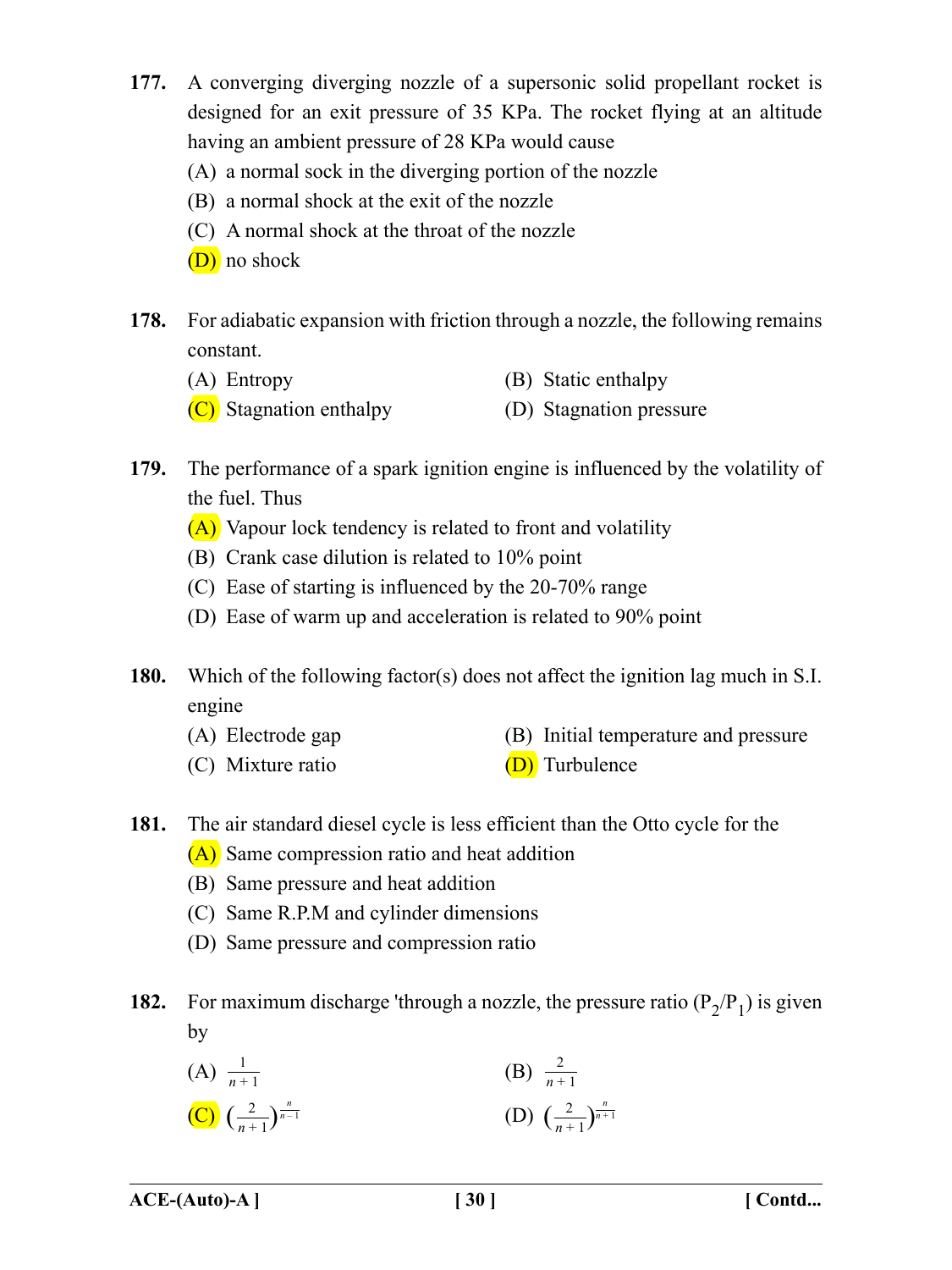- **183.** Detonation in SJ. engine can be controlled by
	- (A) Increasing engine rpm
	- (B) Retarding the spark
	- (C) Using too lean or too rich mixture
	- (D) All of the above
- **184.** Important factors which significantly affect the process of carburetion are
	- (A) Quality of fuel supplied
	- (B) Inlet air temperature
	- (C) Time available for the preparation of mixture
	- (D) All of above
- **185.** In a cyclic process, the heat transfer are +30J, –50J, –10J and +60J. The net work for the cyclic process is

| $(A)$ 30 Nm   | $(B)$ 40 Nm   |
|---------------|---------------|
| $(C)$ 50 $Nm$ | $(D)$ 60 $Nm$ |

**186.** An ideal spark ignition engine has a compression ratio of 9. What is its Air standard efficiency if ratio of specific heats is 1.5?

| (A) 63% | (B) 67%    |
|---------|------------|
| (C) 70% | (D) $72\%$ |

**187.** The mechanical efficiency of a single cylinder four stroke engine is 80%. If the frictional power is estimated to be 25 kW, the indicated power will be

| $(A)$ 100 kW | $(B)$ 125 kW         |
|--------------|----------------------|
| $(C)$ 150 kW | (D) $175 \text{ kW}$ |

**188.** A single cylinder four stroke engine operating at 80% of mechanical efficiency develops a brake power of 60 kW. The indicated power and the power lost due to friction respectively are

| $(A)$ 40 kW and 15 kW | (B) 75 kW and 20 kW   |
|-----------------------|-----------------------|
| $(C)$ 40 kW and 20 kW | $(D)$ 75 kW and 15 kW |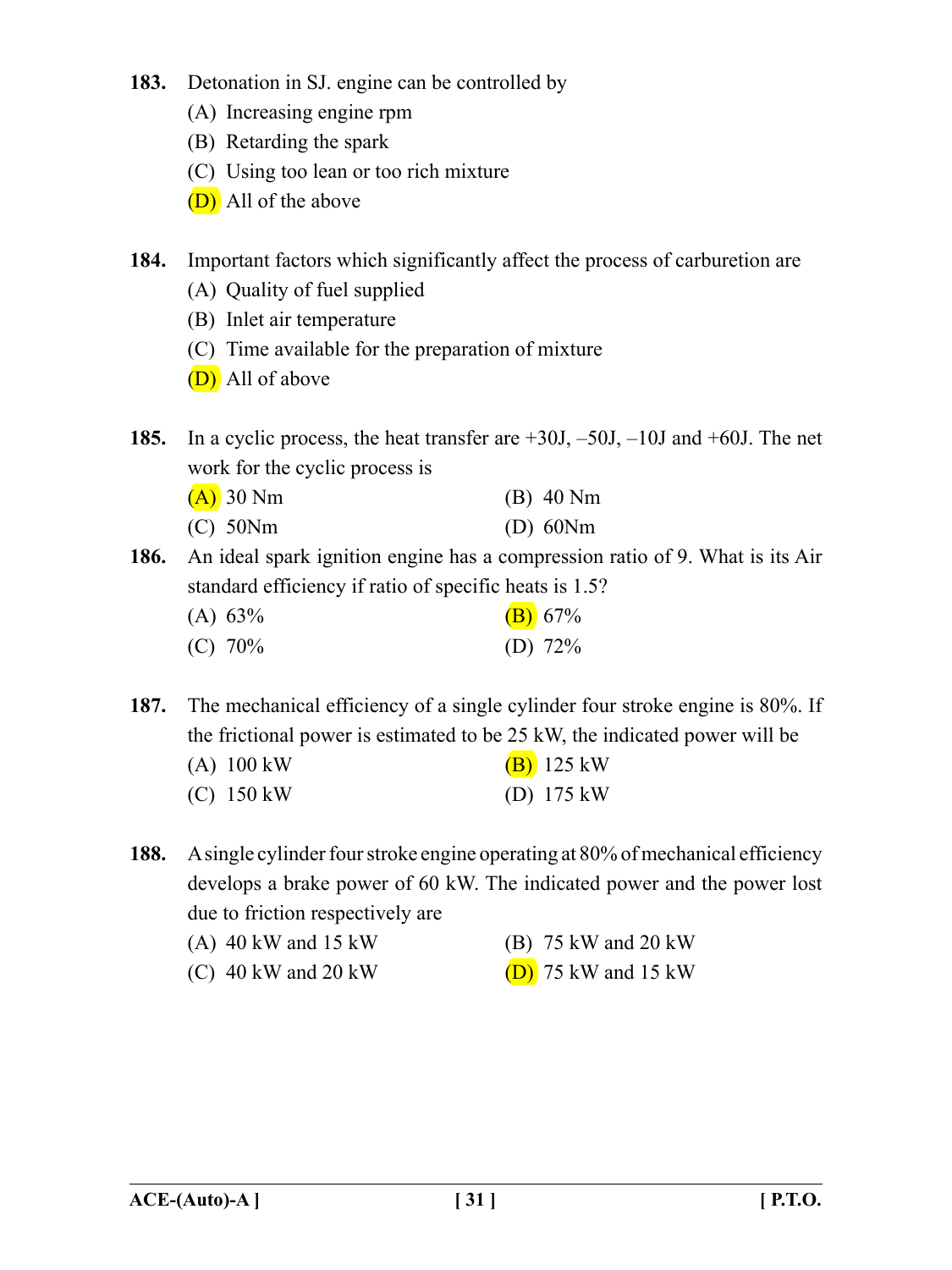- **189.** Consider the following statements regarding supercharging of Diesel engines:
	- 1. The mechanical efficiency of a supercharged Diesel engine is slightly better than that of naturally aspirated engine
	- 2. There is reduction in smoke in the case of supercharged engine in the overload operation
	- 3. Increased valve overlap is used in supercharged engine

Which of the above statements are correct?

| $(A)$ 1,2 and 3 | $(B)$ 1 and 2 only |
|-----------------|--------------------|
|                 |                    |

(C) 1 and 3 only (D) 2 and 3 only

**190.** In a two-fluid heat exchanger, the inlet and outlet temperatures of the hot fluid are 65°C and 40°C respectively. For the cold fluid, these are 15°C and 43°C. The heat exchanger is a

- (A) Parallel flow heat exchanger  $(B)$  Counter flow heat exchanger
- (C) Mixed flow heat exchanger (D) Phase-ehange heat exchanger

**191.** A single cylinder, 4-stroke cycle engine is fitted with a rope brake. The diameter of the brake wheel is 600 mm and the rope diameter is 26 mm. The dead weight on the brake is 200 N and the spring balance reads 30 N. If the engine runs at 450 rpm what will be the brake power of the engine?

| $(A)$ 1.5 kW | $(B)$ 2.5 kW        |
|--------------|---------------------|
| $(C)$ 3.5 kW | (D) $4.5 \text{kW}$ |

- **192.** Consider the following statements:
	- (1) Fuels of higher octane number can be employed at higher compression ratio
	- (2) In CI engines, brakes specific fuel consumption decreases with increasing load

Which of the above statements is/are correct?

|  | $(A)$ Both 1 and 2 | $(B)$ 1 only |
|--|--------------------|--------------|
|--|--------------------|--------------|

- (C) 2 only (D) Neither 1 nor 2
- **193.** A spark ignition engine has a compression ratio of 8 and the volume before compression is 0.9 m<sup>3</sup>/kg. Net heat interaction per cycle is 1575 kJ/kg. What is the mean effective pressure?

| $(A)$ 20 $kPa$ | $(B)$ 20bar |
|----------------|-------------|
| $(C)$ 2000 Pa  | $(D)$ 2 bar |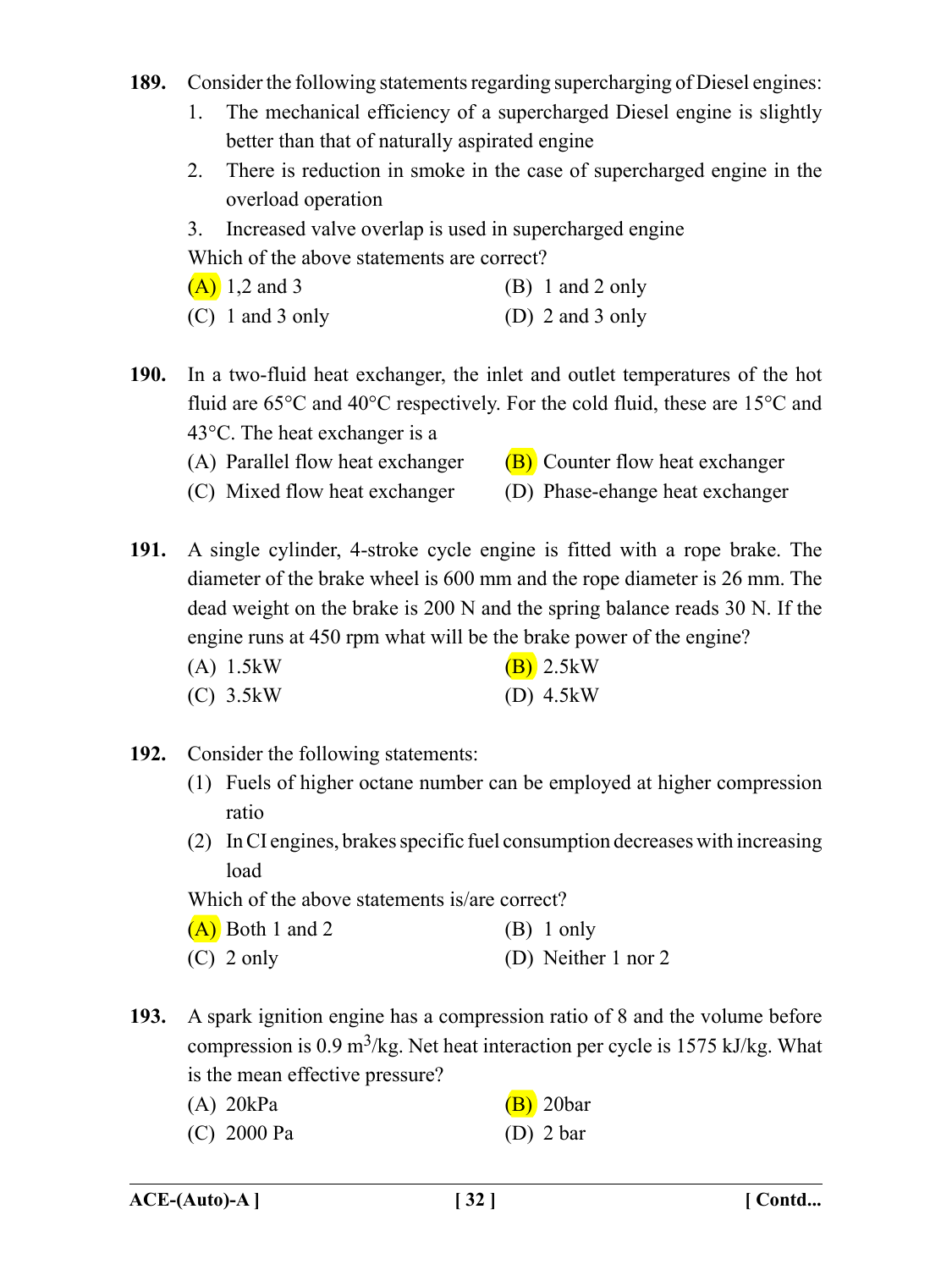## **194.** In petrol engine knocking tendency will increase when

- (A) Speed is increased  $(B)$  Speed is decreased
- 
- (C) Fuel-air ratio is made thin (D) Fuel-air ratio .is made rich
- **195.** Velocity at the throat of a convergent divergent nozzle will be
	- (A) Supersonic
	- (B) Sonic
	- (C) Subsonic
	- (D) Depends upon the pressure of the gases
- **196.** In a convergent divergent nozzle, separation can occur at
	- (A) Convergent zone
	- (B) Divergent zone
	- (C) Only at throat
	- (D) Anywhere depending upon the pressure of the gas
- **197.** The specific impulse of a rocket is defined as
	- (A) Thrust per unit weight rate of propellant consumed
	- (B) Weight of propellant consumed per unit thrust
	- (C) Impulse produced 'per unit thrust
	- (D) Impulse produced per unit weight rate of propellant consumed
- **198.** The undesirable property of a good coolant is
	- (A) It must not absorb the neutrons
	- (B) It must be non-corrosive
	- (C) It must be non-oxidising and non-toxic
	- (D) None of above
- **199.** In a four stroke cycle diesel engine, during suction stroke
	- (A) Only air is sucked in
	- (B) Only fuel is sucked in
	- (C) Mixure of fuel and air is sucked in
	- (D) None of the above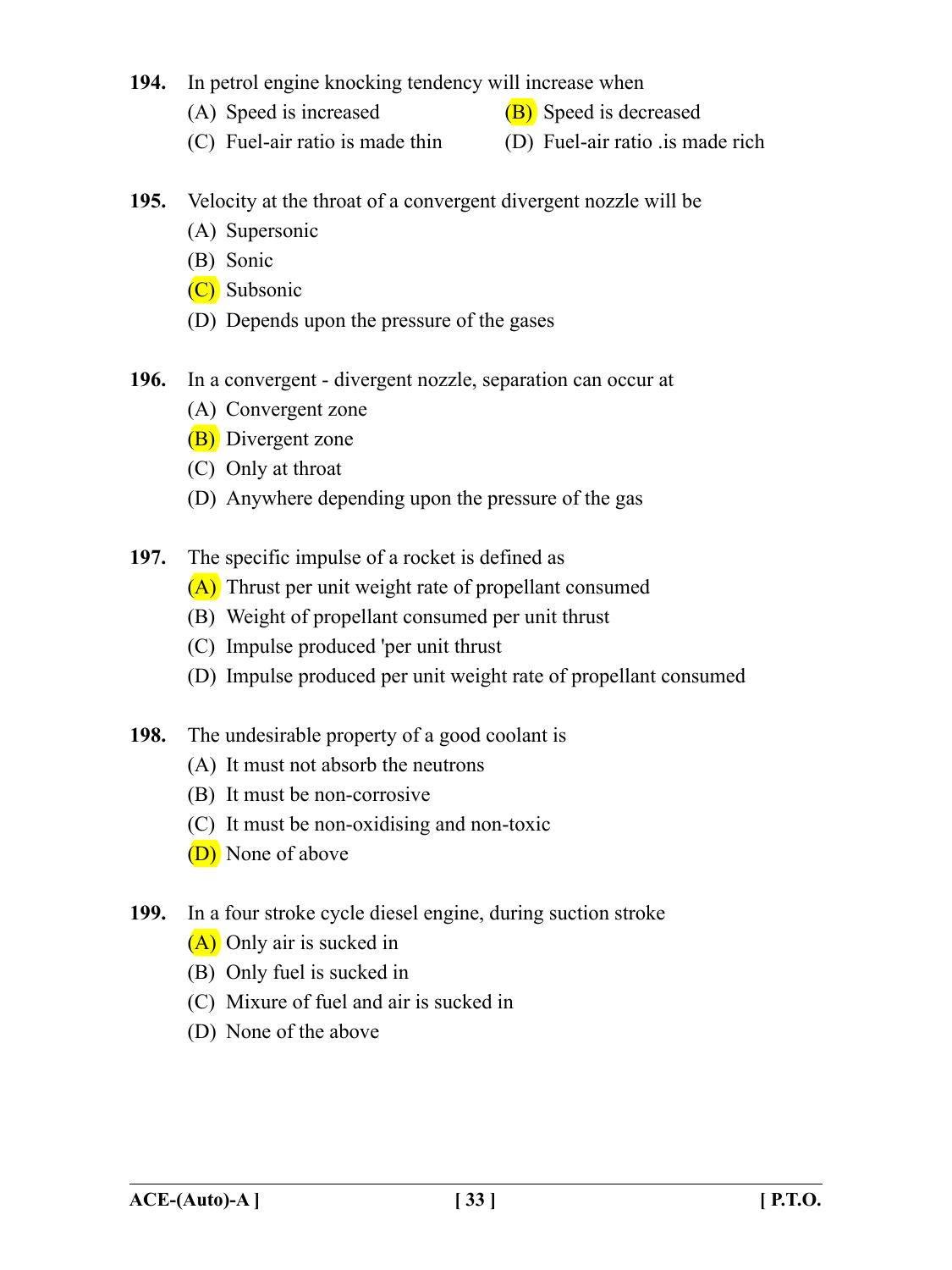- **200.** In air standard Diesel cycle, at fixed Compression rate and fixed value of adiabatic index (γ)
	- (A) Thermal efficiency increases with increase in heat addition cut off ratio
	- (B) Thermal efficiency decreases with increase in heat addition cut off ratio
	- (C) Thermal efficiency remain same with increase in heat addition cut off ratio
	- (D) None of the above
- **201.** In a shockwave, the flow passes from a
	- (A) Subsonic to sonic state (B) Subsonic to a supersonic state
	- (C) Supersonic to a sonic state  $(D)$  Supersonic to subsonic state

**202.** A jet of water issues from a nozzle with a velocity of 20m/s and it impinges normally on a flat plate moving away from it at 10m/s. If the cross section area of the jet is  $0.01 \text{m}^2$  and the density of water is taken as  $1000 \text{kg/m}^3$ , then the force developed on the plate will be

| $(A)$ lOON  | $(B)$ 200N  |
|-------------|-------------|
| $(C)$ 1000N | (D) $2000N$ |

- **203.** The tendency of detonation is high in engines of larger cylinder diameter because of
	- (A) Higher intake pressure in larger cylinder
	- (B) Higher fuel/air ratio in larger cylinder
	- (C) Flame having to travel longer distance in larger cylinder
	- (D) Sparks are advanced more in larger cylinder
- **204.** The maximum net specific work obtainable in an ideal Brayton cycle of  $T_{\text{max}}$  = 900K and is given by  $T_{\text{min}}$  = 400K is given by (A)  $100Cp$  (B)  $500Cp$ 
	- (C) 700Cp (D) 800Cp
- **205.** Which of the following factors can control detonation in spark ignition engines?
	- (1) Increasing engine rpm
	- (2) Advancing spark timing
	- (3) Making fuel- air ratio very rich
	- (A)  $1, 2$  and  $3$  (B)  $1$  and  $2$  only
	- (C) 2 and 3 only  $(D)$  1 and 3 only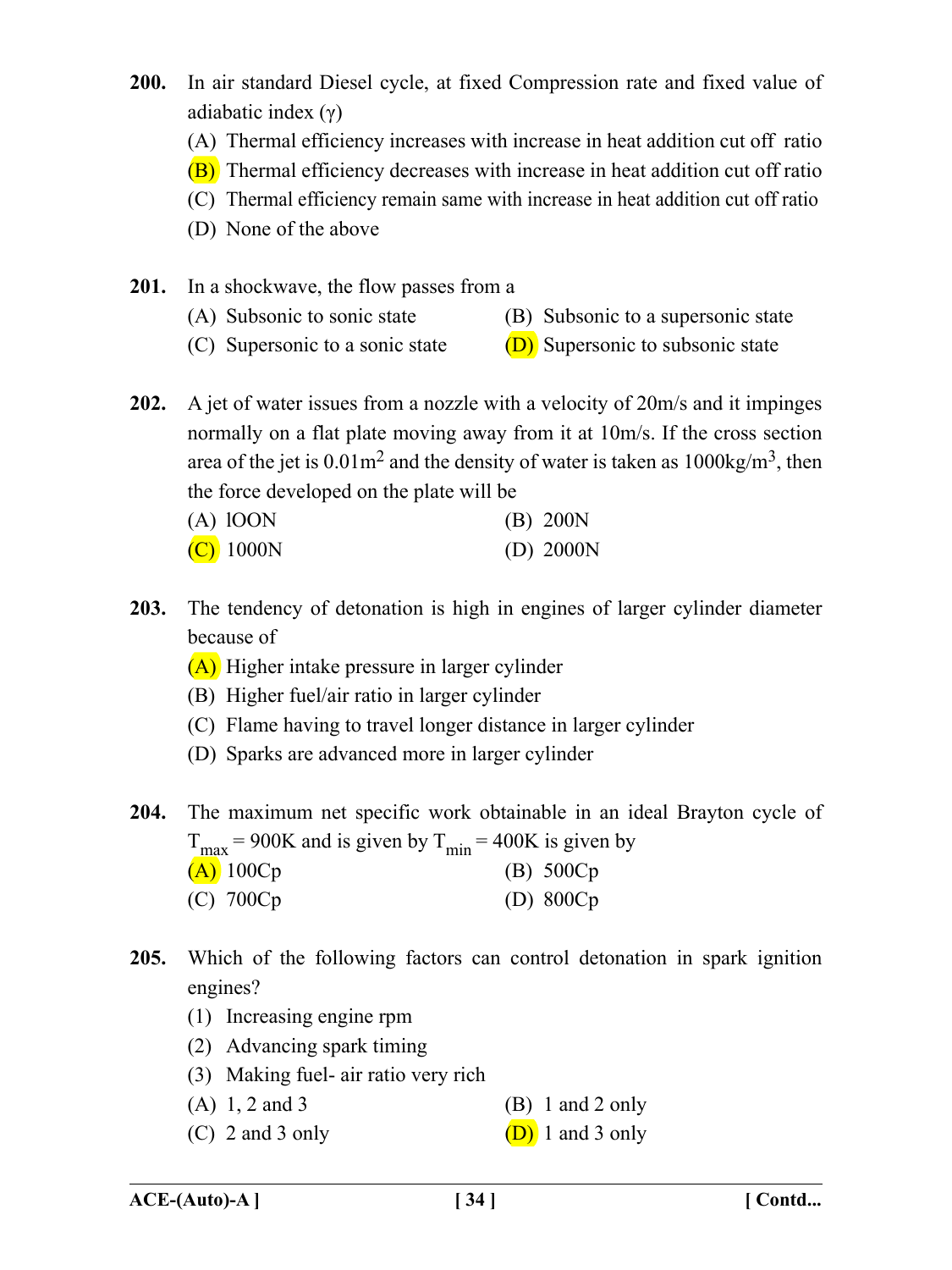| <b>206.</b> | What is the advantage of automatic transmission?                                      |  |                                |
|-------------|---------------------------------------------------------------------------------------|--|--------------------------------|
|             | (A) Simple driving control (B) Reduced fuel consumption                               |  |                                |
|             | $(C)$ both $(A)$ and $(B)$                                                            |  | (D) none of the above          |
| 207.        | Which one of the following element creates reaction in a torque converter?            |  |                                |
|             | (A) Impeller                                                                          |  | (B) Turbine                    |
|             | (C) Stator                                                                            |  | (D) None of these              |
| <b>208.</b> | A torque converter multiplies torque when the stator is free wheeling                 |  |                                |
|             | $(A)$ True                                                                            |  | (B) False                      |
|             | (C) Both are correct                                                                  |  | (D) none of these              |
| <b>209.</b> | Generally an overdrive is fitted to the _________ only.                               |  |                                |
|             | (A) Bottom gear only                                                                  |  | (B) Top gear only              |
|             | (C) Same gear only                                                                    |  | (D) None are correct           |
| <b>210.</b> | A torque converter has a                                                              |  |                                |
|             | $(A)$ Slip                                                                            |  | (B) Stator                     |
|             | (C) camber                                                                            |  | (D) None of these              |
| 211.        | The vortex flow is maximum when the slip                                              |  |                                |
|             | (A) 5%                                                                                |  | (B) $0.5\%$                    |
|             | (C) 20%                                                                               |  | $(D)$ 100 %                    |
|             | 212. The lag of runner behind the impeller is known as _____                          |  |                                |
|             | $(A)$ Runner in                                                                       |  | (B) Runner out                 |
|             | (C) Slip                                                                              |  | (D) none of these              |
| 213.        | The shell mounted on the crankshaft is called                                         |  |                                |
|             | (A) Runner or driven member                                                           |  | (B) Impeller or driving member |
|             | (C) Both are correct                                                                  |  | (D) None are correct           |
| 214.        | A torque converter is a device to ___________ the torque while reducing the<br>speed. |  |                                |
|             | (A) Decrease                                                                          |  | (B) Increase                   |
|             | (C) Same                                                                              |  | (D) None of these              |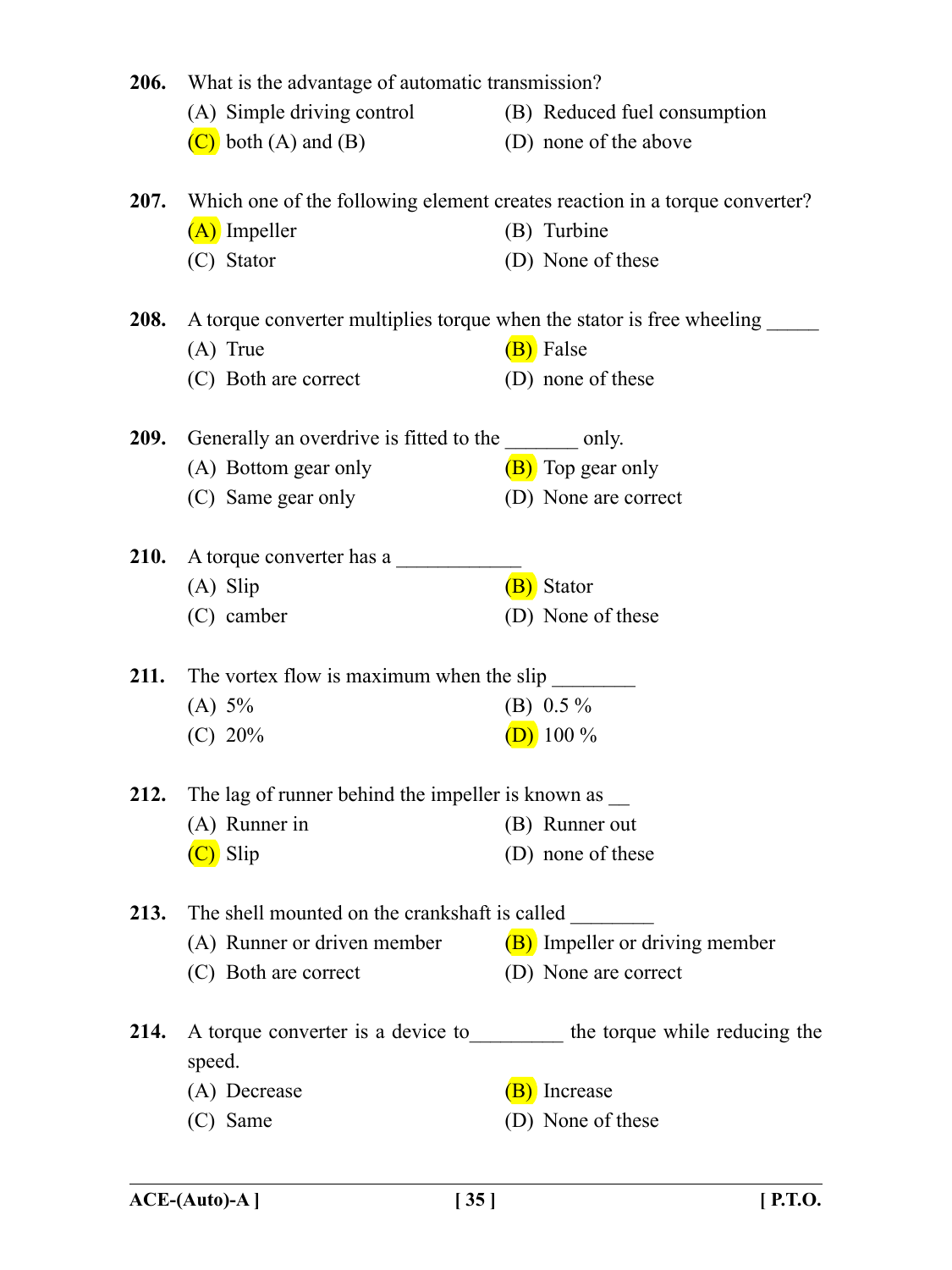| 215.        | The composition of the drive torus, the driven torus and the torque multiplier  |  |                               |  |
|-------------|---------------------------------------------------------------------------------|--|-------------------------------|--|
|             | $\overline{1}S$                                                                 |  |                               |  |
|             | (A) Torque converter fluid coupling (B) Front planetary unit                    |  |                               |  |
|             | (C) Rear planetary unit                                                         |  | (D) None of the above         |  |
|             | 216. Chrysler semi-automatic transmission is a __________ speed forward and     |  |                               |  |
|             | reverses geared semi-automatic transmission.                                    |  |                               |  |
|             | $(A)$ Three                                                                     |  | $(B)$ Four                    |  |
|             | (C) Five                                                                        |  | (D) One                       |  |
| 217.        | The fluid drive is one name for ___________ to transmit turning effort from the |  |                               |  |
|             | engine to the clutch.                                                           |  |                               |  |
|             | (A) Solid coupling                                                              |  | (B) Plasma coupling           |  |
|             | $(C)$ Liquid coupling                                                           |  | (D) Gas coupling              |  |
| 218.        | When considerable material must be removed to clean up a cylinder bore, the     |  |                               |  |
|             | cylinder should be-                                                             |  |                               |  |
|             | (A) Bored                                                                       |  | (B) Ground                    |  |
|             | (C) Glazed                                                                      |  | (D) Honed                     |  |
| <b>219.</b> | For balancing single cylinder engine a counter weight is added to               |  |                               |  |
|             | (A) Piston                                                                      |  | (B) Piston rings              |  |
|             | (C) Crank shaft                                                                 |  | (D) Gudgeon pin               |  |
| 220.        | Clutch slippage while clutch is engaged is particularly noticeable--            |  |                               |  |
|             | (A) During idling                                                               |  | (B) At low speed              |  |
|             | (C) During acceleration                                                         |  | (D) During braking            |  |
| 221.        | Gudgeon pins are made of-                                                       |  |                               |  |
|             | (A) Same material as that of piston                                             |  | (B) Cast iron                 |  |
|             | (C) Aluminium                                                                   |  | (D) Hardened and ground steel |  |
| 222.        | In case of clutch if the springs become weak, the remedy lies in-               |  |                               |  |
|             | (A) Tightening further the springs                                              |  | (B) Interchanging the springs |  |
|             | (C) Retempering the springs                                                     |  | (D) Replacing the springs     |  |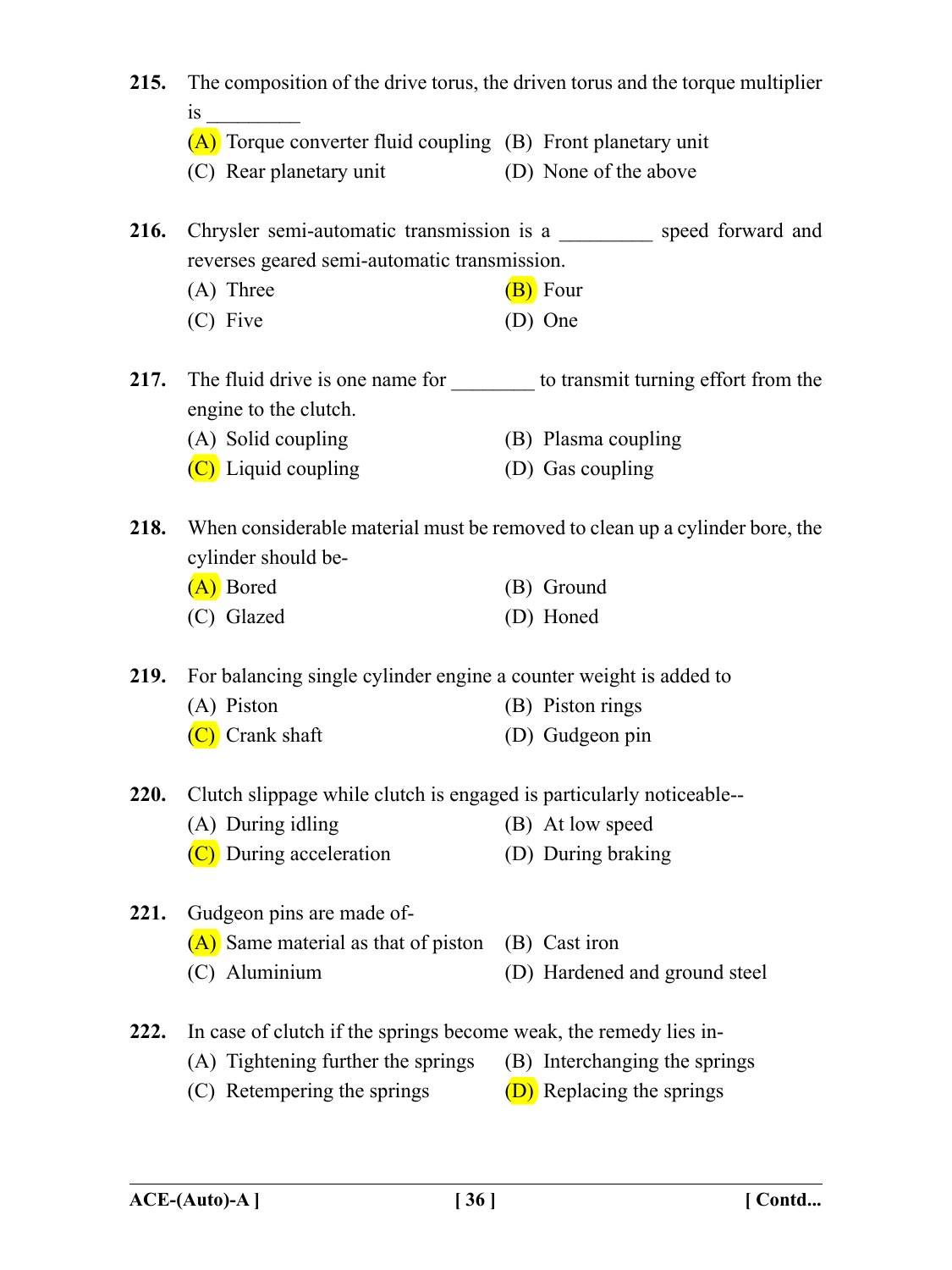- **223.** When not in use, the self discharge of a automobile battery in dry weather is usually-
	- (A)  $0.5$  to  $1\%$  (B) 4 to  $5\%$ (C)  $7 \text{ to } 7.5\%$  (D) Not more than  $10\%$
- **224.** A heat-treated glass generally used in automobiles upon cracking it bursts into--
	- (A) Sharp edged fragments  $(B)$  Small particles
	- (C) Does not disintegrate (D) Either of the above
- **225.** Tar sports from a car body are removed by
	- (A) Washing with water (B) Soft sponge
	- (C) Rubber brush and water  $(D)$  Special cleaning agents

**226.** If the water level in engine is maintained low, the likely consequence could be-

- (A) Piston seizure (B) Engine knocking
- (C) Bearing deterioration  $(D)$  All of the above

**227.** If the oil level in the oil pan of the engine is maintained above the gauge mark, the likely damage it may cause is-

- (A) Engine- fuming (B) Carbon deposits
- (C) Blue colour in exhaust  $(D)$  All of the above
- **228.** The minimum cranking speed in petrol engines is-
	- (A) Equal to the normal operating speed
	- (B) Half of operating speed
	- (C) One-fourth of operating speed
	- $(D)$  60-80 rpm
- **229.** While starting a engine the starter pinion meshes with-
	- (A) Clutch (B) Propeller shaft
	- (C) Engine flywheel ring gear  $(D)$  Gears in differential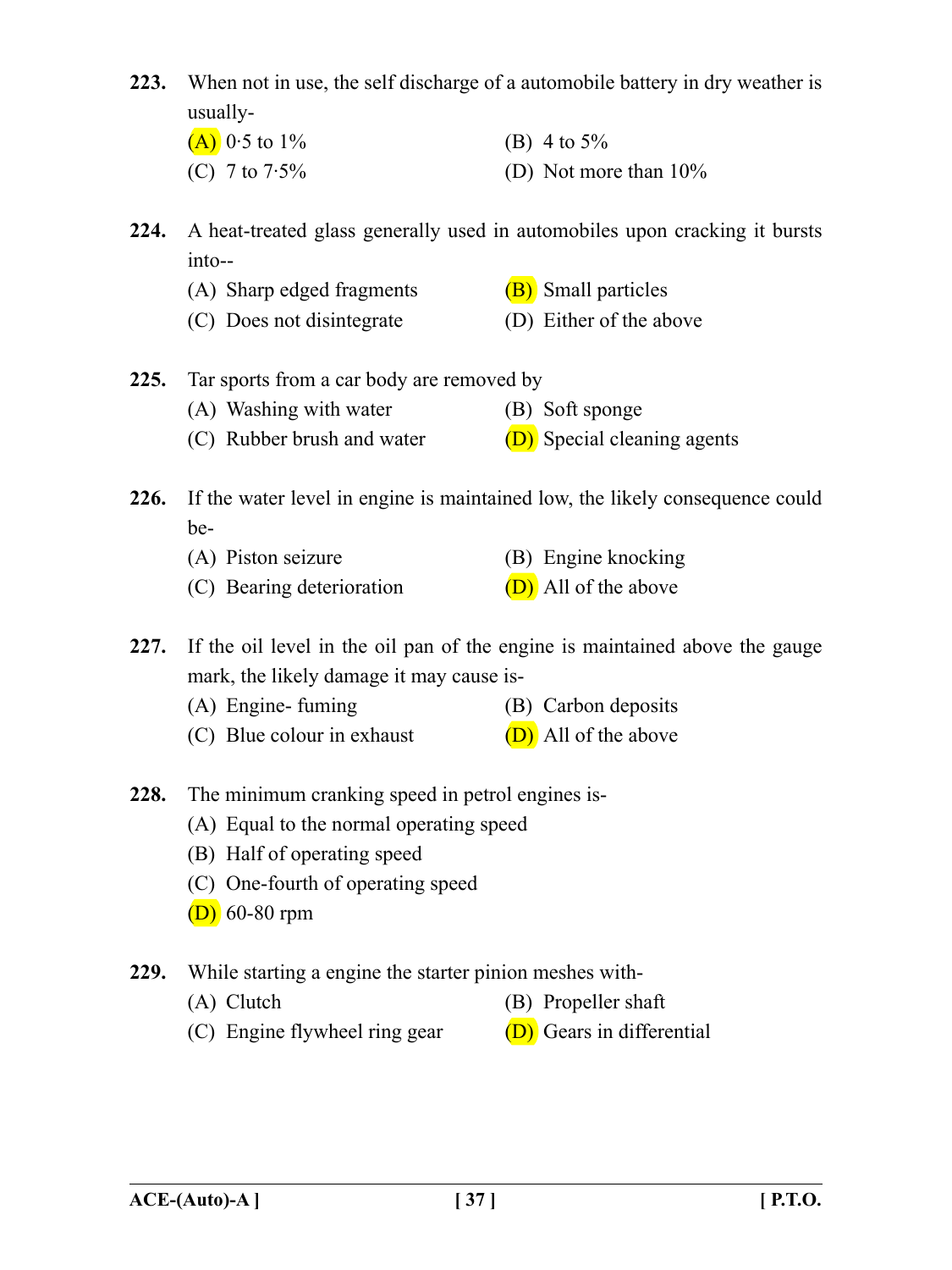**230.** Differential gear box oil is usually renewed after-

- (A) 1000 (B) 2500 km
- (C)  $6000 \text{ km}$  (D)  $2500-6000 \text{ km}$

**231.** Which one of the following is not a part of the hydraulic braking system ?

- (A) Master cylinder (B) Wheel cylinder
- (C) Brake pedal  $(D)$  Steering mechanism

**232.** The efficiency of hydraulic braking system is-

| (A) About 90 percent | (B) $60 - 70$ percent |
|----------------------|-----------------------|
|----------------------|-----------------------|

(C)  $50 - 60$  percent (D)  $40 - 50$  percent

**233.** The reaction time of an average driver from recognizing an obstacle is taken as-

| $(A)$ 0.5 to 1.7 seconds   | (B) 2 to $3.5$ seconds     |
|----------------------------|----------------------------|
| (C) $3.5$ to $4.5$ seconds | (D) $4.5$ to $7.0$ seconds |

**234.** Driving wheel bearings in automobiles are always-

| (A) Bush bearings         | (B) Clad metal bearings |
|---------------------------|-------------------------|
| (C) Antifriction bearings | (D) Either (A) or $(B)$ |

**235.** To avoid chances of misalignment the bearing generally used is-

- (A) Radial bearing (B) Axial bearing
- (C) Taper roller bearing  $(D)$  Self aligning bearing
- **236.** In case of tractors the springs provided on rear wheels are-
	- (A) Leaf type
	- (B) Helical
	- (C) Combination of helical and leaf spring
	- (D) No spring is provided

## **237.** An automobile tyre will wear rapidly in case-

- (A) It is overloaded (B) It is misaligned
- (C) It is incorrectly inflated  $(D)$  Any of the above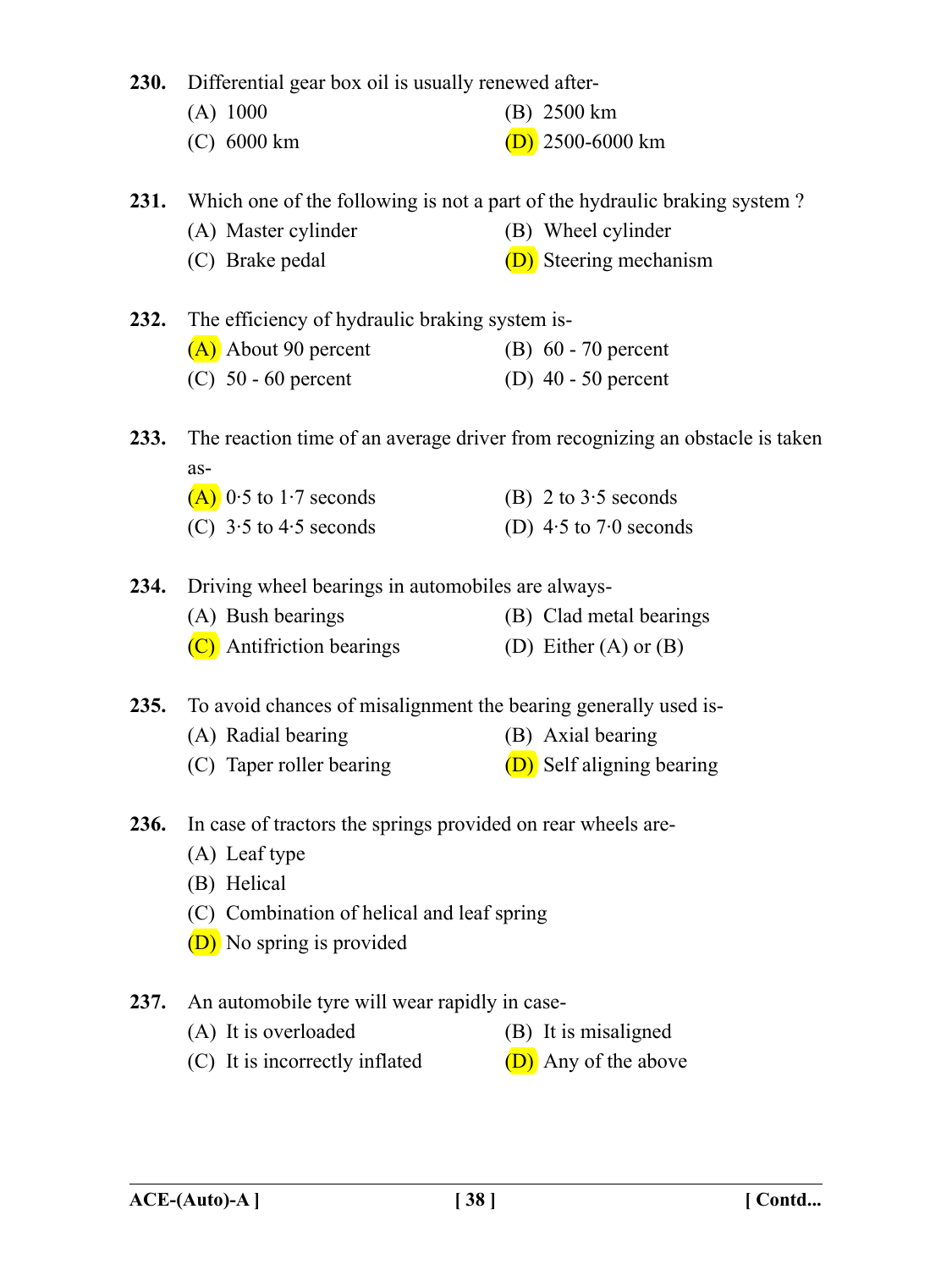**238.** 1000 mm diameter is generally used on-

- (A) Trucks (B) Scooters
- (C) Mopeds (D) Motorcycles

## **239.** Which tractor has an air cooled engine?

- (A) Ford (B) HMT
- (C) Eicher (D) Ferguson

**240.** In automobile the probable cause for ineffective brakes could be-

- (A) Grease on lining (B) Excessive lining wear
- (C) Drums scored  $(D)$  Any of the above
- **241.** In transmission system if the reverse gear slips out, the probable cause could be-
	- (A) Reverse sliding gear teeth worn out
	- (B) Main shaft splines worn
	- (C) Reverse idler gear teeth worn
	- (D) Any of the above
- **242.** The turbulence in diesel engine ensures to
	- (A) Reduce the engine vibrations
	- (B) Increase the volumetric efficiency
	- (C) Increase the compression pressure
	- (D) Brings the fuel quickly in contact with air
- **243.** The size of the engine intake valve is
	- (A) Same as that of exhaust valve
	- (B) Smaller than that of exhaust valve
	- (C) Larger than that of exhaust valve
	- (D) Does not depend upon the size of the exhaust valve
- **244.** Mixing of fuel and air in case of diesel engine occurs in-
	- (A) Fuel pump (B) Inlet manifold
	- (C) Engine cylinder (D) Injector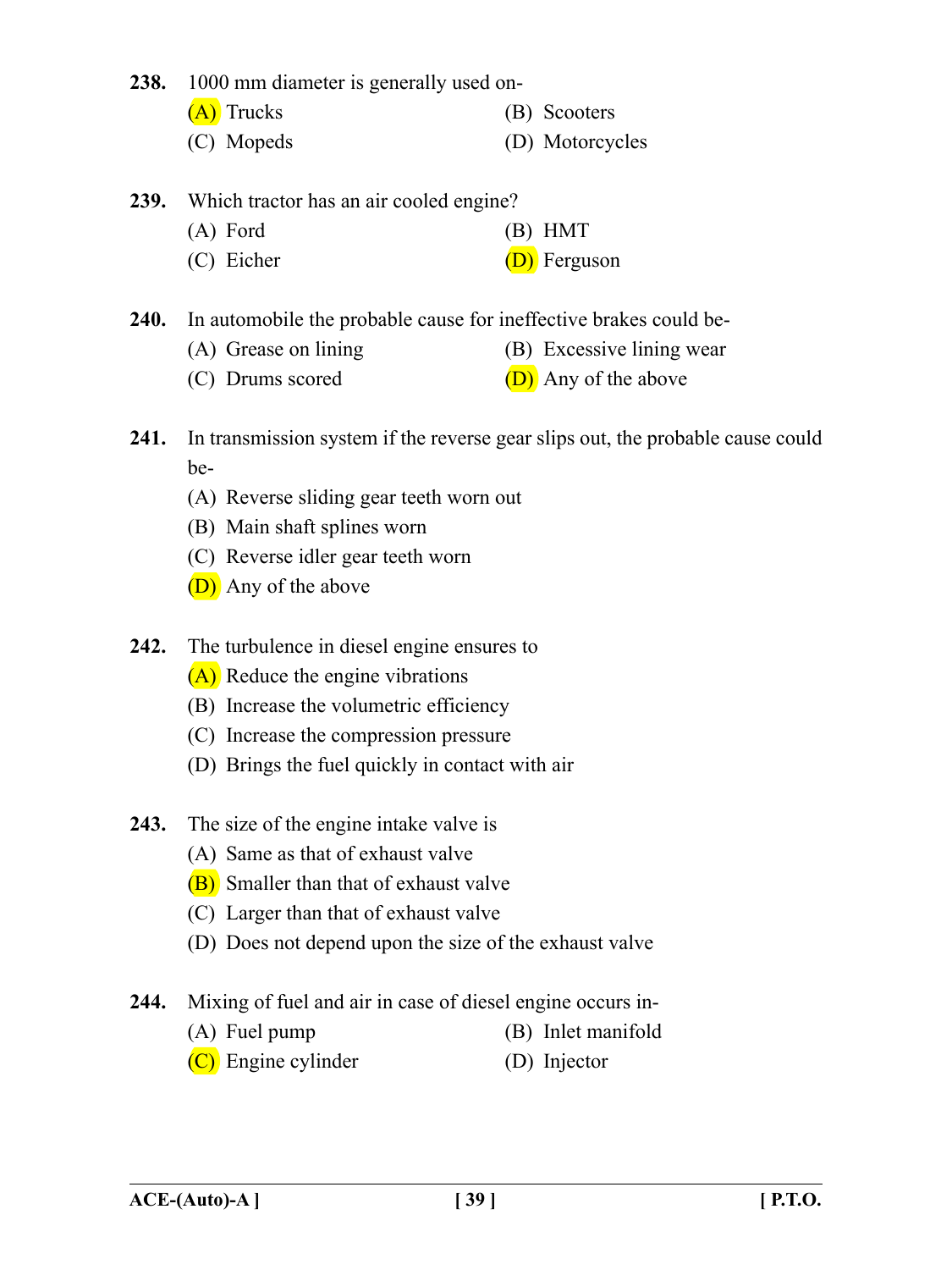|             | 245. Which instrument is used to measure specific gravity?                                   |                                                                             |  |
|-------------|----------------------------------------------------------------------------------------------|-----------------------------------------------------------------------------|--|
|             | (A) Thermometer                                                                              | (B) Hygrometer                                                              |  |
|             | (C) Hydrometer                                                                               | (D) Anemometer                                                              |  |
| 246.        | Engine starter motor is-                                                                     |                                                                             |  |
|             | (A) Single phase A.C. motor                                                                  | (B) D.C. series motor                                                       |  |
|             | (C) D.C. shunt motor                                                                         | (D) D.C. compound motor                                                     |  |
| 247.        | Exhaust gas leakage into the cooling system is most likely to be due to<br>defective-        |                                                                             |  |
|             | (A) Cylinder head gasket                                                                     | (C) Manifold gasket                                                         |  |
|             | (C) Water pump                                                                               | (D) Radiator                                                                |  |
| 248.        | Acid used in Automobile battery is                                                           |                                                                             |  |
|             | (A) Hydrochloric acid                                                                        | (B) Hydtofluoric acid                                                       |  |
|             | (C) Dilute nitric acid                                                                       | (D) Sulphuric acid                                                          |  |
| 249.        | The part of the vehicle holds the passengers and the cargo to be transported<br>is known as- |                                                                             |  |
|             | (A) Chassis                                                                                  | (B) Hull                                                                    |  |
|             | $(C)$ Aft                                                                                    | (D) Sedan                                                                   |  |
| <b>250.</b> | Which one of the following is not a part of the chassis?                                     |                                                                             |  |
|             | (A) Wheels                                                                                   | (B) Front axle                                                              |  |
|             | (C) Steering system                                                                          | (D) Passenger seats                                                         |  |
| 251.        | Air resistance to a car at 20 kmph is R. The air resistance at 40 kmph would<br>be-          |                                                                             |  |
|             | $(A)$ R                                                                                      | $(B)$ 2R                                                                    |  |
|             | $(C)$ 4R                                                                                     | $(D)$ R <sup>2</sup>                                                        |  |
| 252.        | mainly to--                                                                                  | In commercial vehicle layouts engine is located forward rear or under floor |  |
|             | (A) Better utilize the space                                                                 | (B) Increase fuel economy                                                   |  |
|             | $(C)$ Have better weight distribution (D) Reduce the weight of chassis                       |                                                                             |  |
|             |                                                                                              |                                                                             |  |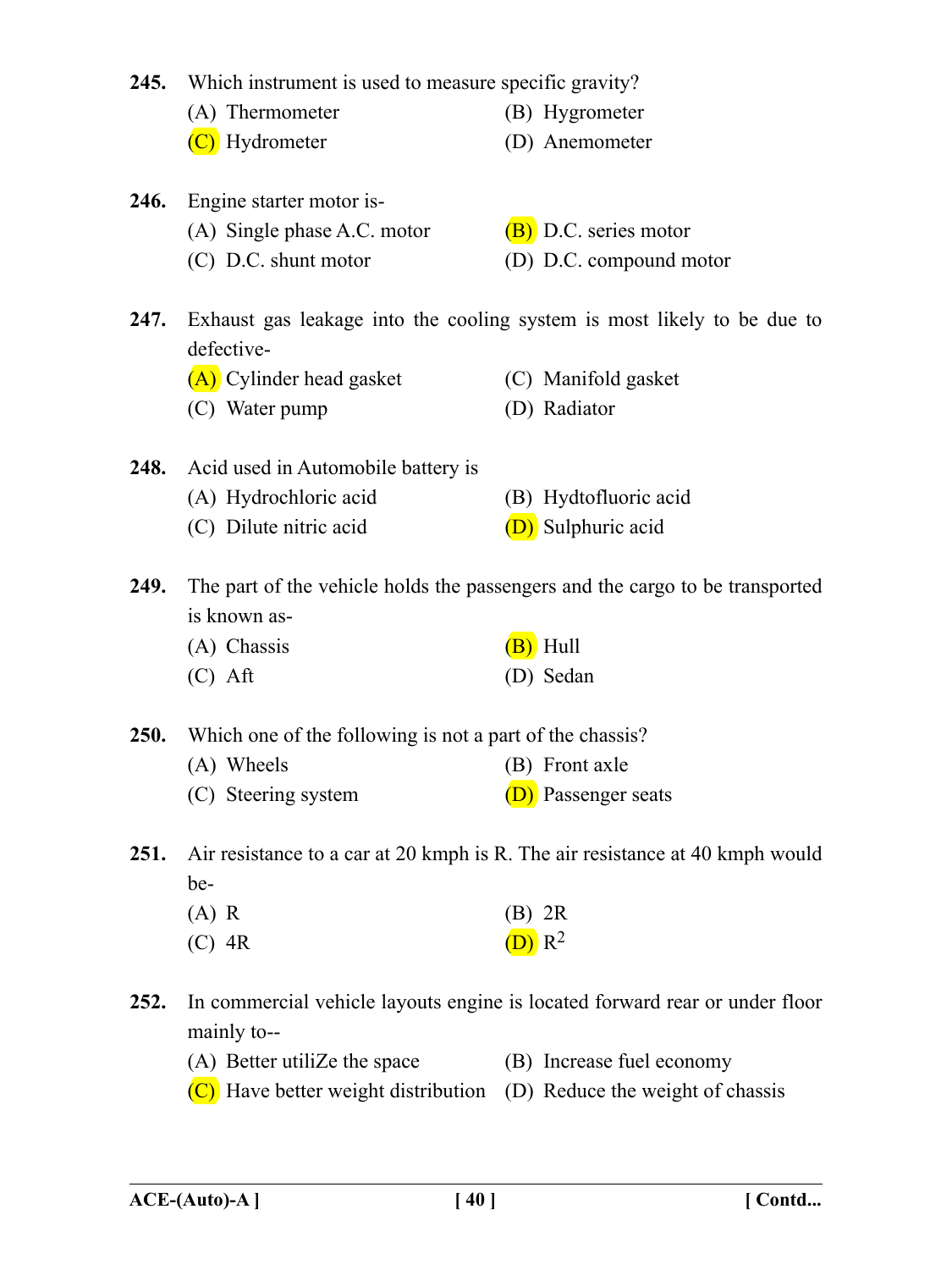**253.** In a automobile engine the temperature of the piston will be more at-

- $(A)$  The crown of the piston (B) The skirt of the piston
- 
- (C) The piston walls (D) The piston pin
	-

**254.** As the number of cylinders on multi-cylinder engines increase the power to weight ratio--

- (A) Remains the same  $(B)$  Decreases
- 
- (C) Increases (D) Becomes zero
- **255.** In a opposed cylinder engines has
	- (A) One crankshaft and one camshaft
	- (B) One crankshaft and two camshaft
	- (C) Two crankshaft and two camshaft
	- (D) Two crankshaft and four camshaft
- **256.** The number of exhaust manifolds in a V -8 engine-

| (A) One valve | (B) Two   |
|---------------|-----------|
| $(C)$ Four    | (D) Eight |

**257.** Diesel engine are generally preferred to road transport these days because of low-

- (A) Initial cost (B) Manufacturing cost
- (C) Prime cost  $(D)$  Operating cost
- **258.** Engine dynamo is usually driven by- (A) Chain drive (B) Gear drive
	- (C) Flat belt drive  $(D)$  V -belt drive

**259.** In a four-stroke engine, for the combustion of one litre of fuel, the volume of air required would be approximately

| (A) $1 \text{ m}^3$  | (B) $2m^3$                |
|----------------------|---------------------------|
| (C) 5-7 $\text{m}^3$ | $(D)$ 9-10 m <sup>3</sup> |

**260.** The boiling point of diesel fuel may be expected to be in the range

- (A)  $70^{\circ}$  to  $100^{\circ}$  C (B)  $100^{\circ}$  to  $112^{\circ}$  C
- (C)  $125^{\circ}$  to  $135^{\circ}$  C (D)  $230^{\circ}$  to  $375^{\circ}$  C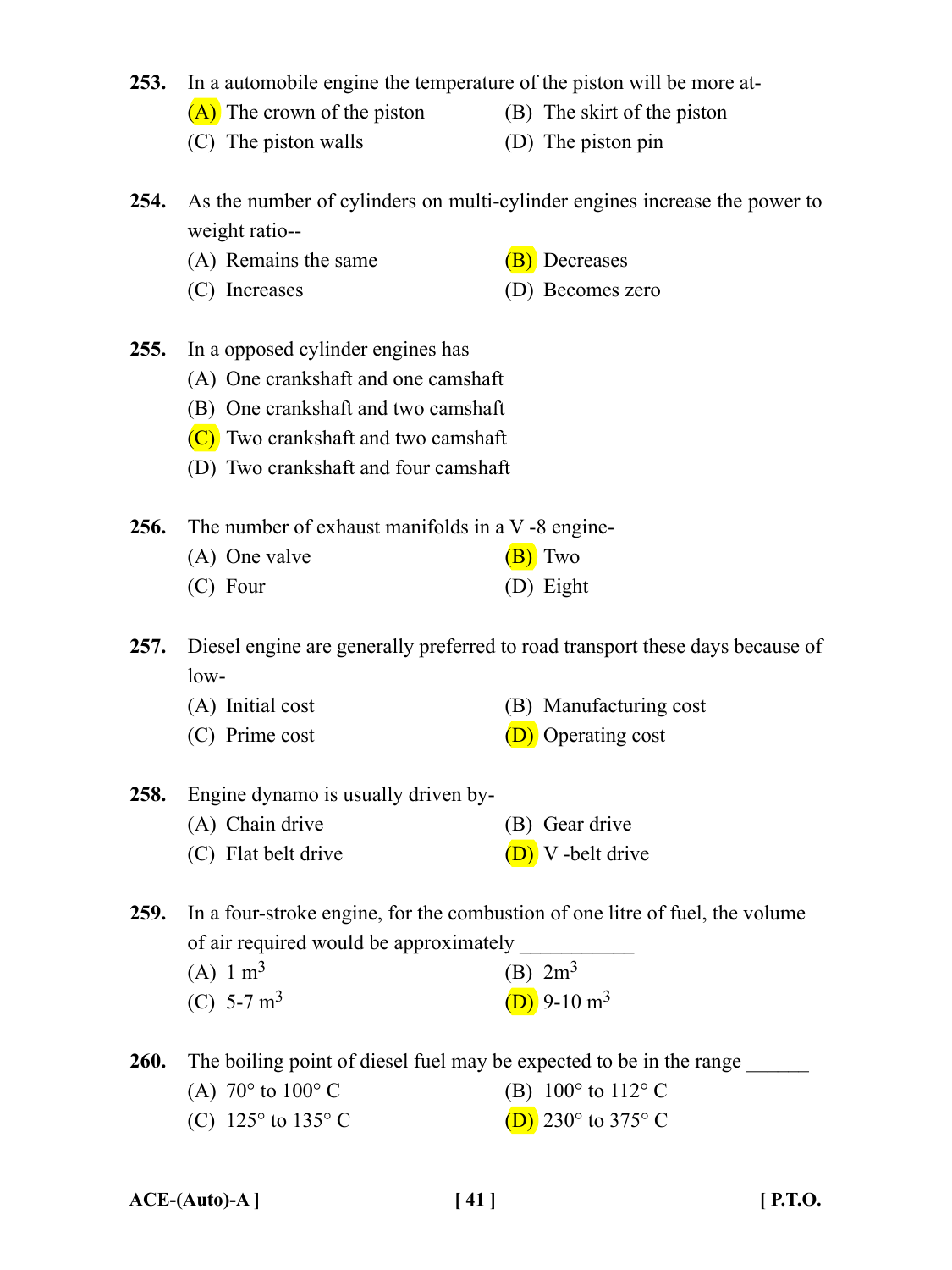**261.** In a petrol engine. the gas which does not burn and passes out without transformation is \_\_\_\_\_\_\_\_\_

- (A) Oxygen (B) Carbon dioxide
- (C) Nitrogen (D) Carbon monoxide
- **262.** In force feed lubrication system the device used to guard against excessive oil pressure is known as \_\_\_\_\_\_\_\_\_\_\_\_\_\_
	- (A) Release chamber (B) Balancer
	- (C) Relief valve (D) Stop valve

**263.** The percentage of heat released from fuel are mixture, in a internal combustion engine which is converted into useful work is roughly

| (A) 10 $\%$    | (B) 15-20 $\%$ |
|----------------|----------------|
| (C) 20-25 $\%$ | (D) 35-45 $\%$ |

- **264.** The function of oil scraper rings is to (A) Retain compression  $(B)$  Lubricate cylinder walls
	- (C) Maintain vacuum (D) Cast iron liners

**265.** Deposit of carbon in the exhaust system \_\_\_\_\_\_\_\_\_

- (A) Will increase back pressure
- (B) Will reduce back pressure
- (C) Will have no effect on back pressure
- (D) Will result in black smoke

**266.** About 5% of fuel in the lubricating oil lessen the ability to lubricate by about  $\Box$ 

| $(A) 1\%$  | (B) $5\%$  |
|------------|------------|
| $(C) 10\%$ | (D) $30\%$ |

- **267.** Maximum danger of oil dilution by fuel in a engine occurs when \_\_\_\_\_\_\_\_
	- (A) Engine is running at over load
	- (B) Choke circuit is cut in for too long a period
	- (C) Engine is running at rated load
	- (D) Engine is running on lean mixture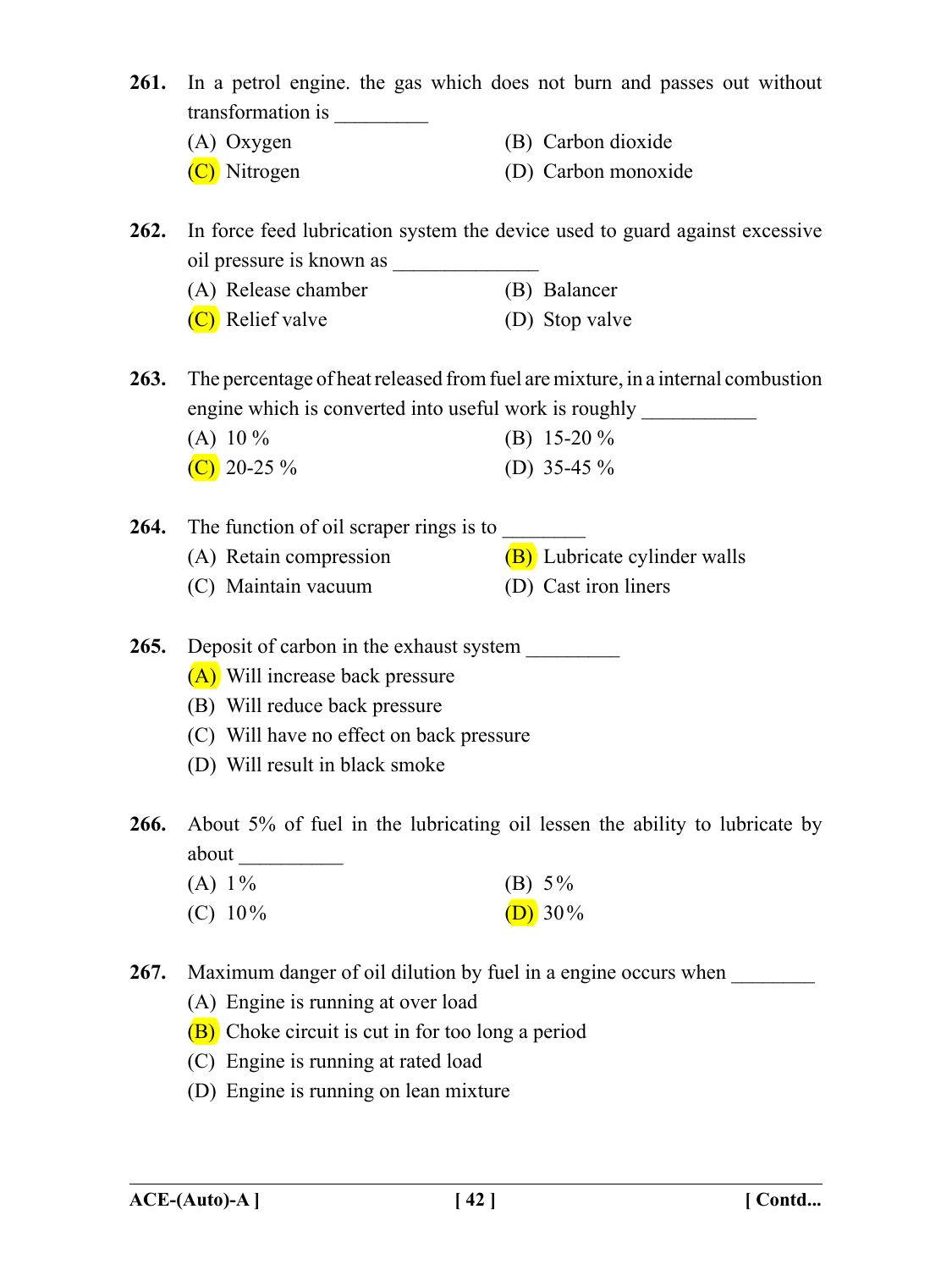- **268.** In force feed lubrication system the device used to guard against excessive oil pressure is known as (A) Release chamber (B) Balancer (C) Relief valve (D) Stop valve **269.** Poor compression in a two stroke engine cannot be due to (A) Leaky valves (B) Broken piston rings (C) Leaking cylinder head gasket (D) Poor fits between pistons, rings and cylinders **270.** The king pin inclination is usually (A) Less than  $\frac{1}{2}$ (B) Between  $1^{\circ}$  and  $2^{\circ}$ (C) Between  $2^{\circ}$  and  $5^{\circ}$  (D) More than  $7^{\circ}$ **271.** As a result of a collision one frame side member is set back in relation to the other side member, when the frame is set in this way it is said to be (A) Twisted (B) Lozenged (C) Torsioned (D) Extended 272. The stroke is increased when the (A) Piston in shortened
	- (B) Connecting rod is lengthened
	- (C) Crankshaft through is lengthened
	- (D) Piston pin is moved nearer to the crankshaft
- **273.** The engine component which carries the engine over its non-working stroke is the
	- (A) Piston  $(B)$  Flywheel
		-
	- (C) Crankshaft (D) Connecting rod
- **274.** To ensure combustion occurs at the correct time when the engine speed is increased, the spark should be \_\_
	- (A) Advanced (B) Retarded
	- (C) Less intense (D) More intense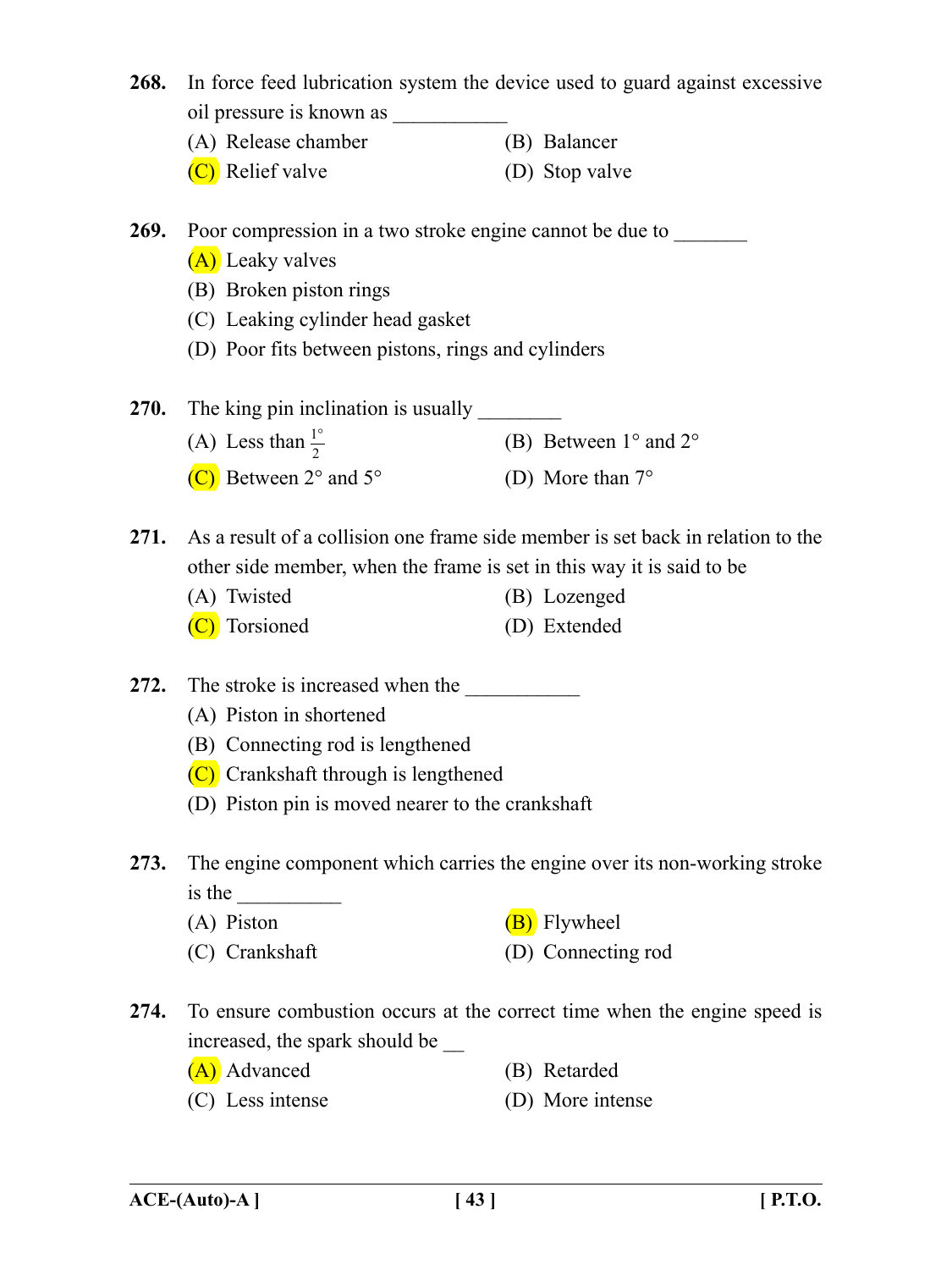**275.** The pressure in an engine cylinder is less than atmospheric pressure when the engine is performing the stroke called

| (A) Suction | (B) Compression |
|-------------|-----------------|
| (C) Power   | (D) Exhaust     |

276. An engine has a clearance volume 100 cm<sup>3</sup> and swept volume of 800 cm<sup>3</sup>. The compression ratio is

| $(A)$ 7: 1 | $(B)$ 8:1  |
|------------|------------|
| $(C)$ 9:1  | (D) $10:1$ |

277. Water circulation in a thermo-syphon cooling system is caused by

- (A) Conduction currents
- (B) A belt driven water impeller
- (C) A gear driven water pump
- (D) The change in density. of the water
- **278.** The part of an ignition system which transforms the voltage from 12 V to more than  $9000 \text{ V}$  is the
	- (A) Coil (B) Distributor
	- (C) Capacitor (D) Contact breaker
- 279. There are Rs compensation for grievous hurt.  $(A)$  1000 (B) 10000 (C) 5000 (D) 20000
- **280.** The scooters, motor cycles and mopeds contain the type of chassis as
	- $(A)$  Tubular section (B) Integral frame
	- (C) Box section (D) All of above

**281.** The bulb is fitted on the axle shaft with the help of

- (A) Ball bearing (B) Taper roller
	- $(C)$  Both (a) and (b) (D) None of these
- **282.** What is the remedy of the cause "crankshaft woodruff key loose in flywheel hub"?
	-
	- (C) Clean the same (D) None of these
	- (A) Fill up tank  $(B)$  Replace with new key
		-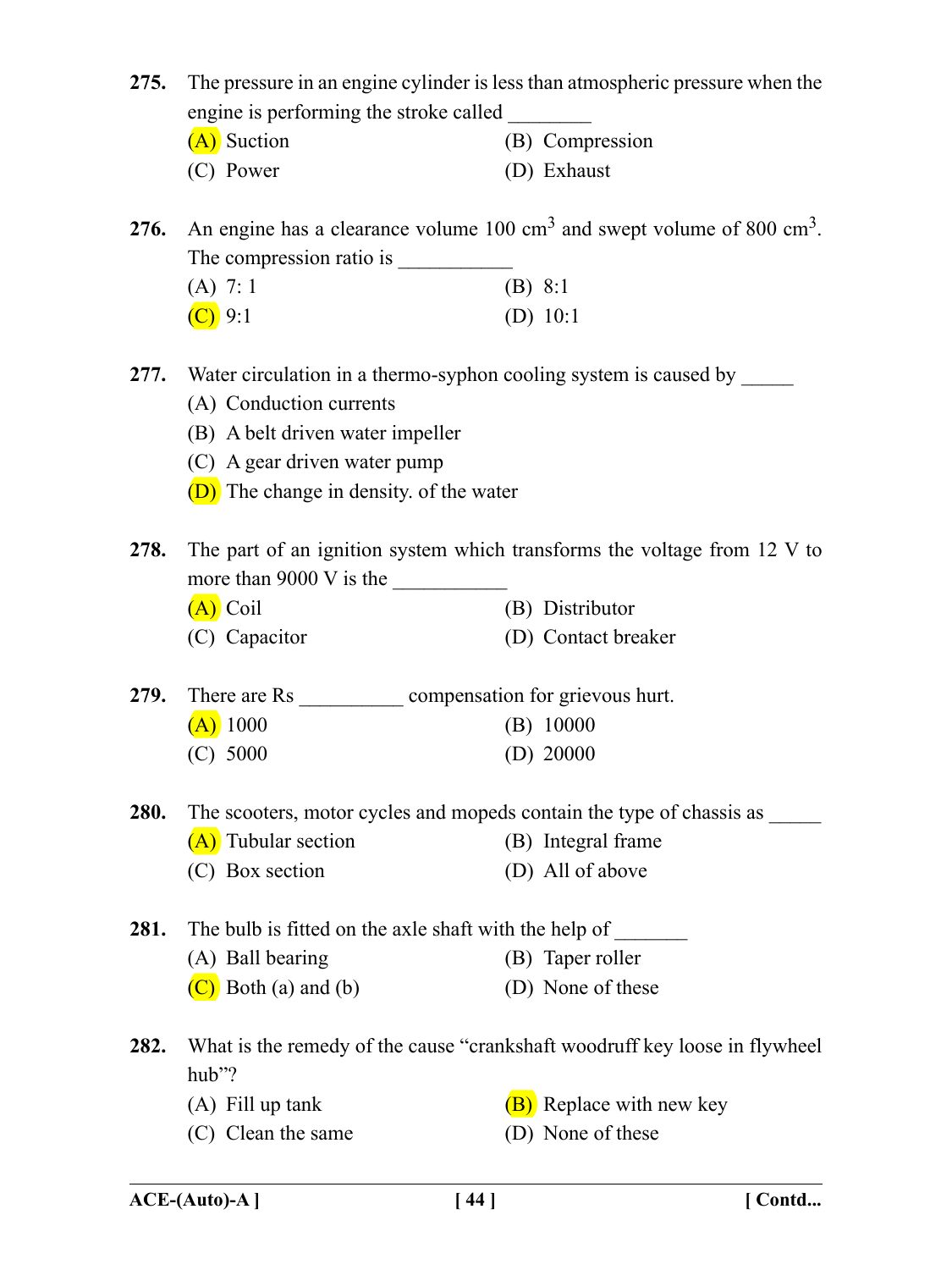- **283.** What is the remedy of the cause "Gummed up rings"?
	- (A) Clean it
	- (B) Clean the ring groove and use new piston rings
	- (C) Overhaul the carburettor
	- (D) All of these
- **284.** To control the depth of implement to safe limit which of the following methods are employed?
	- (A) Power Control  $(B)$  Hydraulic depth control
	- (C) Speed Control (D) None of these
- **285.** Tappet clearance for 4-stroke engine is usually kept at \_\_\_\_\_ for exhaust. (A)  $0.003"$  (B)  $0.004"$ 
	- (C) 0·005" (D) 0·008"
- **286.** Crankshaft thumping may originate from which one, of the following cause (A) Excessive main bearing clearance
	- (B) Low crankshaft axial play
	- (C) Higher oil pressure
	- (D) All are correct

**287.** The noises due to connecting rod are usually intense than these originated by main bearings.

| (A) More | (B) Less |
|----------|----------|
| (C) Same | (D) None |

**288.** A reading of what specific gravity indicate a fully charged condition

- (A) 2.00 to 3.00 (B) 1.220 to 1.230
- $(C)$  1.111 to 2.222  $(D)$  None of these
- **289.** The spark plugs gap for making MICO or KLG is \_\_ (A) 0.76nun (B) 1.0 mm (C) 0.11 mm (D) None of these
- **290.** The normal oil pressure in a new or overhauled engine must be  $\frac{kg/cm^2}{kg}$ (A) 1 to 5 (B) 2.5 to 3 (C)  $3 \text{ to } 5$  (D)  $5 \text{ to } 9$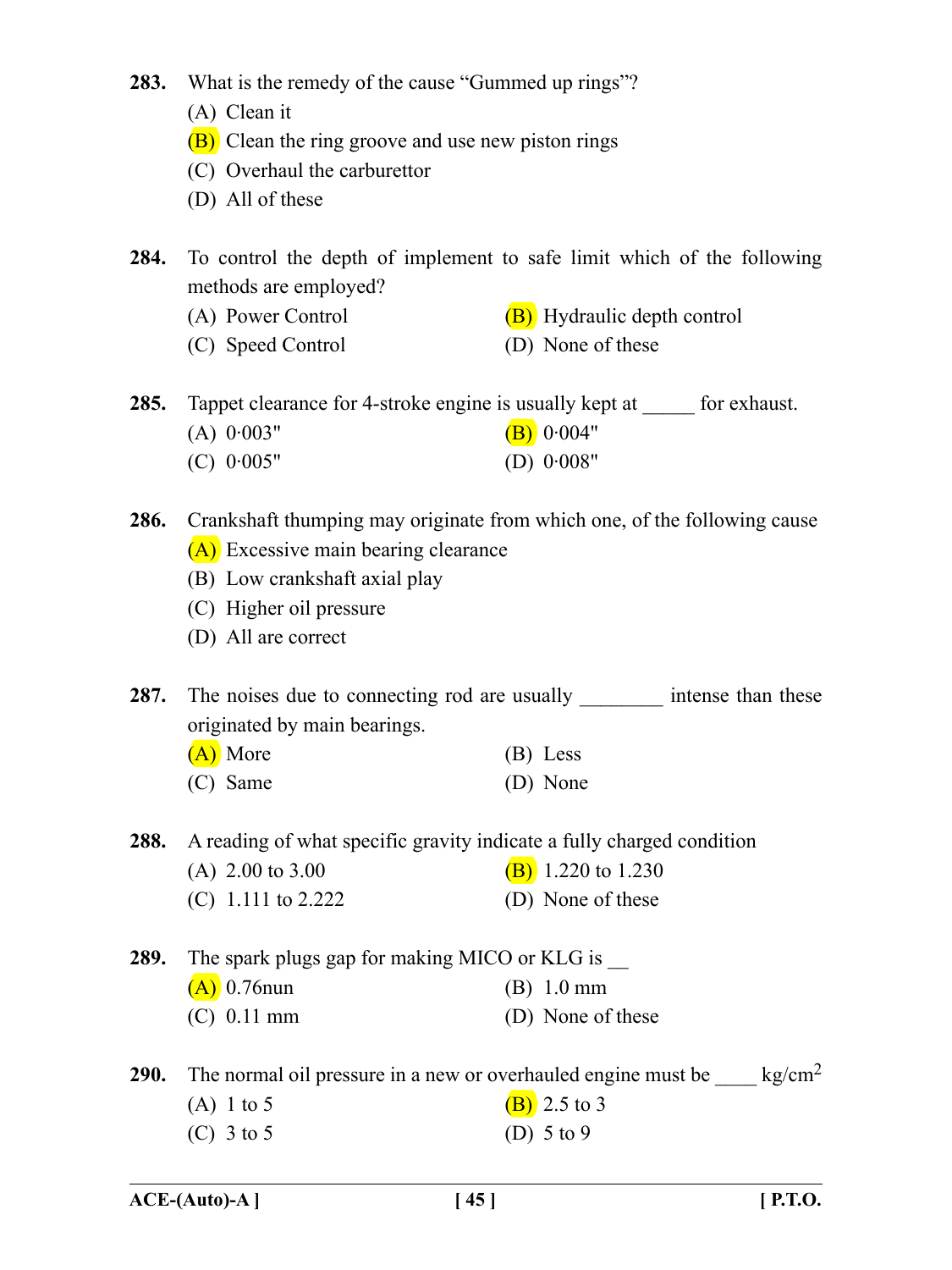**291.** The candle power of glove compartment light is

| $(A)$ 1   | $(B)$ 3 |
|-----------|---------|
| $(C)$ 1.5 | $(D)$ 6 |

**292.** What is the maximum intensity of upper beam?

| $(A)$ 1 cp | (B) $75000 cp$ |
|------------|----------------|
| $(C)$ 6 cp | $(D)$ 3 cp     |

## **293.** Vapour lock is

- (A) Seizure of supply of fuel in a diesel engine
- (B) Serious restriction to the supply of fuel due to excessively rapid formation of vapour in SI engines
- (C) Blocking of carburettor jets due to impurities
- (D) Formation of vapours of lubricating oil due to high temperatures
- **294.** The speed of sound in an ideal gas varies directly as its
	- (A) Modulus of elasticity (B) Temperature
	- (C) Absolute temperature (D) Pressure
- **295.** The power output from a spark ignition engine is varied by
	- (A) Changing the ignition timing
	- (B) Regulating the amount of air inducted
	- (C) Regulating the amount of air-fuel mixture
	- (D) Regulating the amount of fuel
- **296.** In air-standard Otto cycle the terminal pressures at the end of compression, heat release and expansion are respectively  $P_2$ ,  $P_3$  and  $P_4$ . If the corresponding values are  $P_2$ ,  $P_3$  and  $P_4$  taking into account the effect of variable specific heat and dissociation of the working fluid then

(A) 
$$
P_2 < P'_2
$$
 and  $P_3 > P'_3$   
\n(B)  $P_3 < P'_3$  and  $P_4 > P'_4$   
\n(C)  $P_2 > P'_2$  and  $P_3 > P'_3$  and  $P_4 < P'_4$   
\n(D)  $P_2 > P'_2$  and  $P_3 > P'_3$